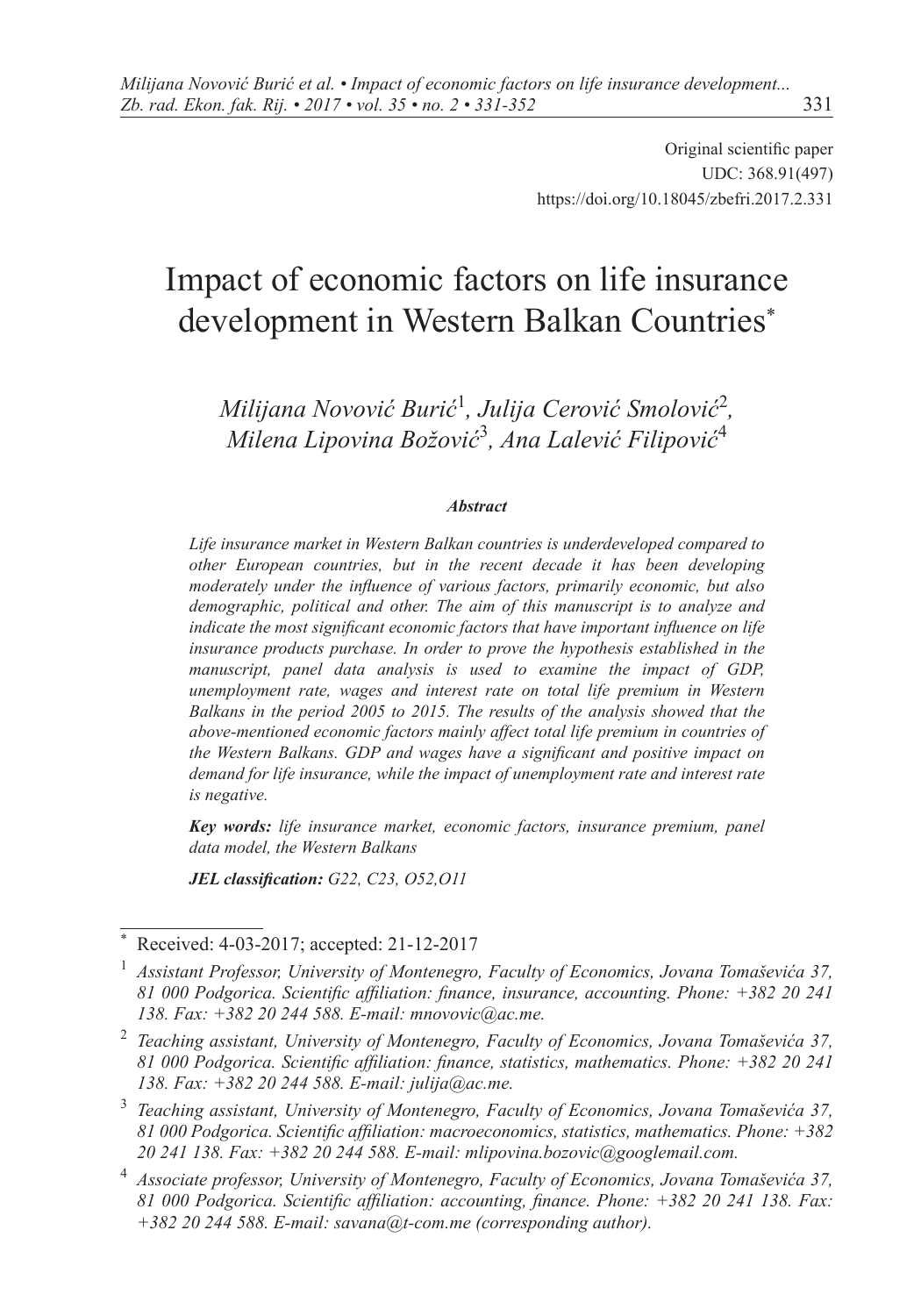### **1. Introduction**

Insurance business has a positive impact on economic development and vice versa. As a developed insurance market stimulates economic growth of a country, the level of its economic growth affects insurance business development in return. In recent decades, demand for life insurance is characterized by continuous growth. For this reason, there are numerous theoretical and empirical researches tending to prove that different factors influence life insurance demand. Factors which are key determinants of life insurance demand can be classified as economic (GDP, incomes, employment, inflation etc.); demographic (age, sex, region, education etc.) and political, i.e. legal factors (corruption, the rule of law etc.) (Sen and Madheswaran, 2013; Sen, 2007; Hwang and Greenford, 2005; Zietz, 2003; Beck and Webb, 2003).

For the analysis of life insurance development trend, besides the above-listed factors, it is important to observe the trust of the population and industry in overall insurance sector. Responsibility, safety and stability of insurance companies business, affect the growth of population's trust in saving through life insurance products. Also, general knowledge and awareness of people regarding the significance and necessity of life insurance products possession influence the development level of the market itself significantly. In order to have a sufficiently developed insurance sector, it is necessary to educate the population, develop insurance culture and encourage the feeling of individual responsibility for the provision of personal and family financial security through various forms of savings, life insurance policy definitely being one of them. Insurance development also depends on the development and stability of financial market.

Insurance market in Western Balkans is characterized by significant changes caused by different economic growth pace. Countries preparing to enter the European Union carry out faster reforms and there is also a significant entrance of foreign capital due to the reduction of financial and political risks. Insurance sector analysis in these countries is best realized through comparison of insurance development basic indicators (insurance premium, penetration and insurance density, market concentration etc.), analysis of deviations from indicator values for observed markets compared to insurance markets of developed EU countries, as well as the prognosis of future insurance development through basic market segments, i.e. life and non-life insurance. Although the situation on insurance markets of the Western Balkan countries is not on a satisfying level, it is expected that the approach of these countries to the European Union will contribute to their economic development and, therefore, to the development of life insurance.

The aim of this work is to point at the most important economic factors which determine life insurance trends in Western Balkan countries. The factors taken into account are: GDP, unemployment, incomes and passive bank interest rate. The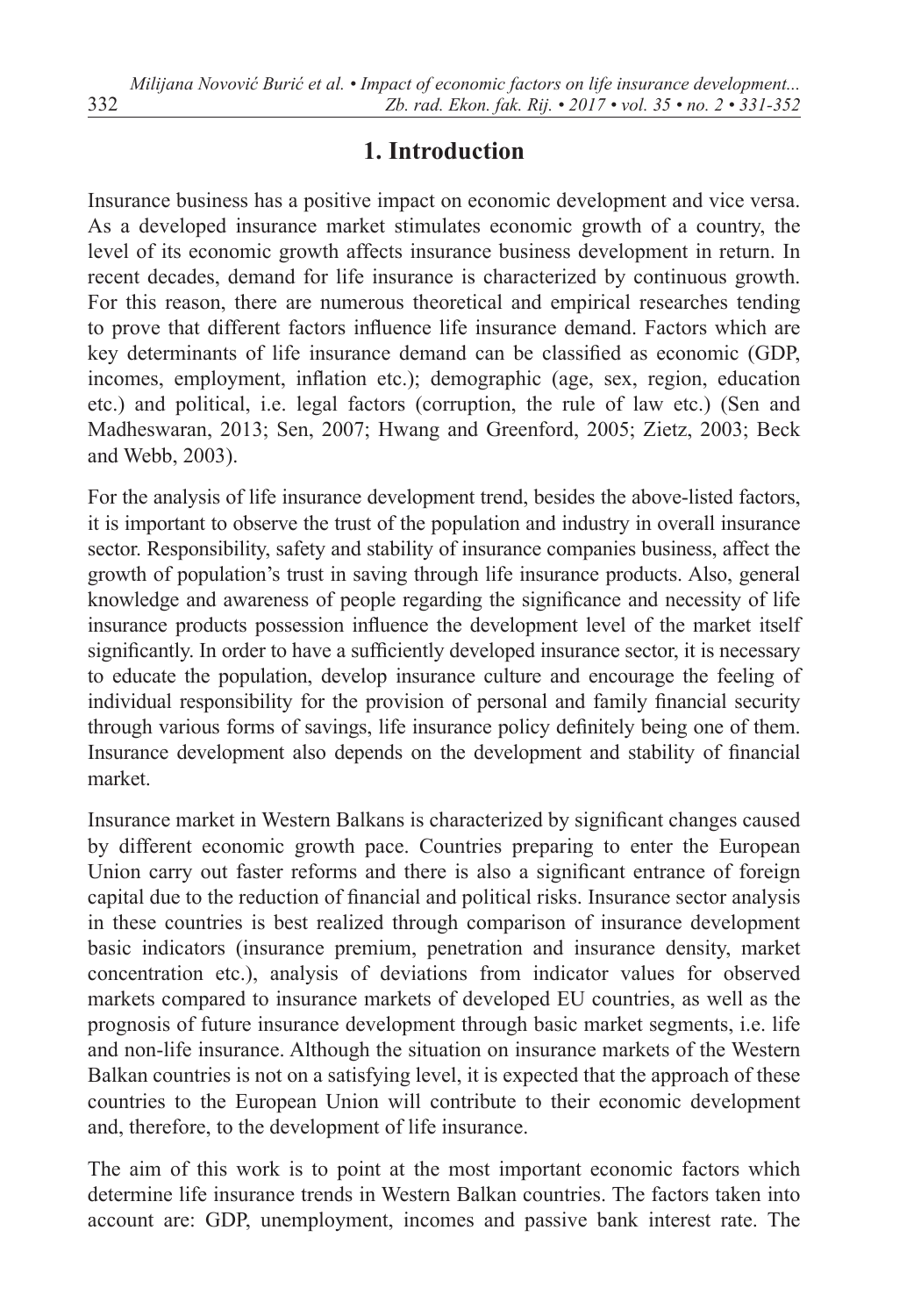authors' motivation for starting this research is based on the occasion that the level of the stability of the both financial system and economic development of a country is significantly qualified by the sector of life insurance. As it is necessary to analyse the influence of the macroeconomic indicators for the estimation and the control of a potential systemic risk of the insurance companies and generally its business, the authors considered both important and interesting to observe the region of the Western Balkan in the context of this issue. Many authors analysed the link between economic growth and insurance market using certain econometric models and confirmed the significance of this research topic (Bianchi et al. 2011; Haiss and Sümegi, 2008; Sen, 2007; Kugler and Ofoghi, 2005; Ward and Zurbruegg, 2002).

The paper tends to prove hypothesis that economic factors, i.e. GDP, unemployment, incomes and interest rate, significantly affect the demand for life insurance in Western Balkan countries.

The main contribution of the paper is a conducted research of the impact of key economic factors on the demand for life insurance, which can be useful for institutions and regulators of financial system, economic analysts and other subjects in the countries of Western Balkans, in order to carry out timely analyses and prognosis of life insurance market development trend, i.e. possible measures in order to upgrade it further. Also, according to our knowledge, this kind of research including Montenegro besides other Western Balkan countries has not been carried out so far, which is a proof of an important contribution of this manuscript.

This paper consists of sixth parts. After the introductory part, there is literature review. The third part of the paper offers the description of the methodology. Data description and empirical analysis of the impact of economic factors on life insurance premium are described in forth part of the paper. The fifth part of the paper, before conclusions as the final part, presents empirical results of the model used in this manuscript.

### **2. Literature review**

Factors influencing life insurance development differ depending on the country where they are studied. More than 20 empirical academic studies have been published on the effect of key factors on demand for life insurance. These factors are: demographic, macroeconomic, social and psychological, institutional, as well as those depending on the insurers themselves (Zietz, 2003). Many authors indicate to the importance of inflation rate, available income of citizens, financial development of the country, social security, as well as population (for example, birthrate, life expectancy, educational level, etc.), on life insurance trends (Beck and Webb, 2003; Browne and Kim, 1993; Hwang and Greenford, 2005; Outreville,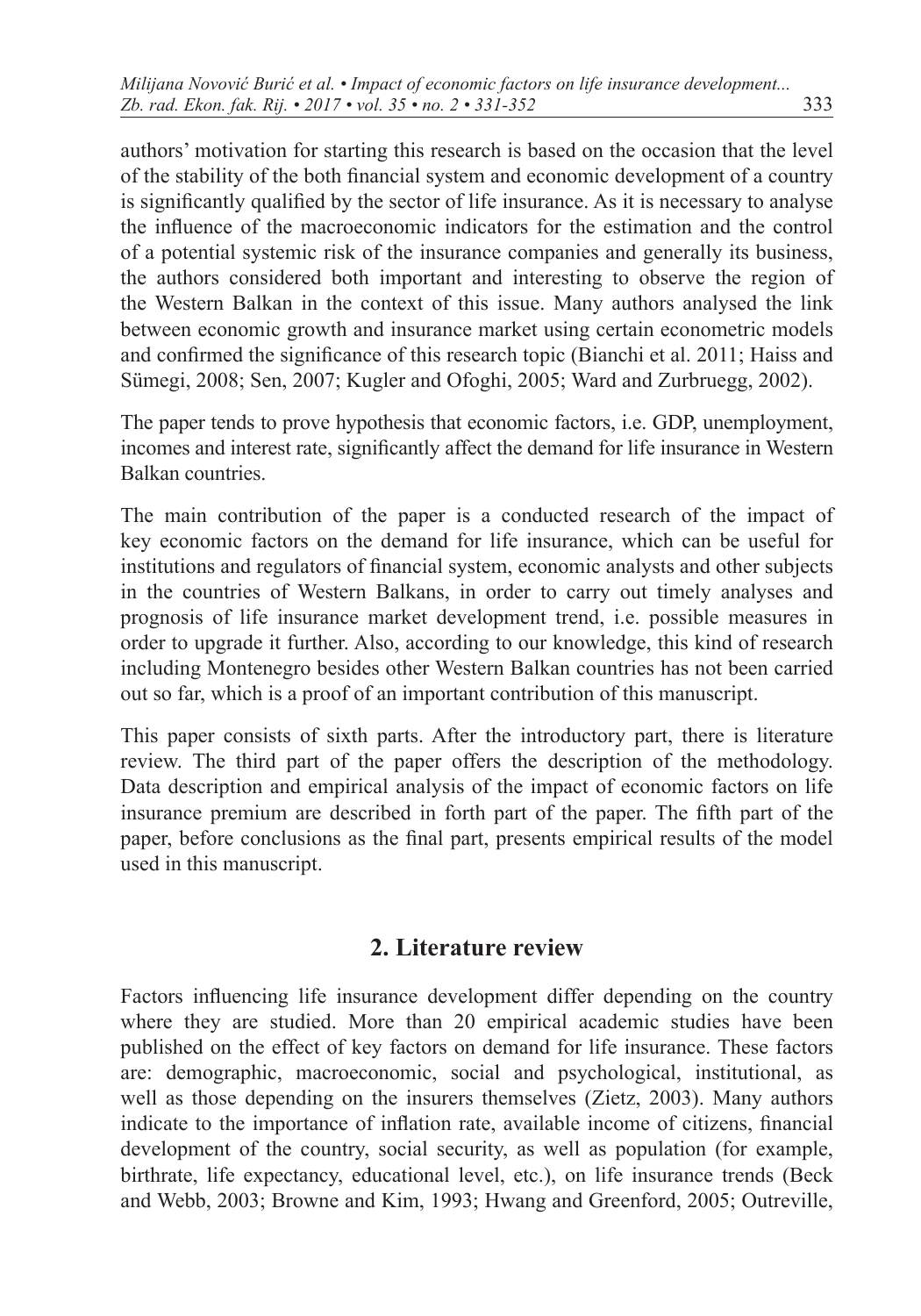1996). For example, Sen (2007) estimated that there is a certain impact of GDP, GDS (gross domestic savings) per capita, urbanization, adult literacy, life expectancy at birth, mortality rate, inflation, real interest rate and the price of insurance on the demand for life insurance in Asian countries, and showed that there is a significant positive relation between life insurance premium and gross domestic savings, income per capita and financial development of the country, while inflation has a negative impact on life insurance. Sen and Madheswaran (2013) analyze the factors explaining life insurance demand in 12 Asian economies too. The results suggest that income, inflation, interest rate, and the youth dependency ratio are significant determinants of life insurance consumption.

Dragos (2014) estimates that a significant impact on the development of both life and non-life insurance has the income and its distribution among population. Using econometrics of panel data for 17 countries in Asia and Central Eastern Europe in the period of 10 years, she proved that the income has a positive impact on demand for insurance in CEE countries, while it has no significant impact on developing Asian countries. Feyen et al. (2011), consider that the reason of the positive impact on demand for life insurance is also the necessity of employed parents to secure their children against the risk of parents' early death. Not only the income, but also the distribution on the level of country can have a significant impact on aggregate demand for insurance. The inequality of income distribution is in inverse proportion to life insurance penetration, but the demand for life insurance depends on the interaction between the levels of income and the type of its distribution, which indicates that income distribution inequality may have an ambiguous impact on demand for life insurance (Nakata and Sawada, 2007). Analyzing 10 OECD economies for the period 1970-1981, using panel study, Beenstock et al. (1986) discovered that rich people don't need risk protection through insurance, while poor people have limited financial abilities, i.e. they concluded that middle class of the population has the highest interest in life insurance products. Further, they concluded that a more equal distribution of income increases the middle class of the population and therefore it has a positive impact on demand for life insurance. Beck and Webb (2003) analyzed 68 countries (1961-2000) and reached the opposite conclusion. Rich population has a need for life insurance in order to secure their descendants. Uniform distribution of income among population leads to the growth of middle class. However, a minimum disposable income amount is necessary for the members of middle class to be able to afford life insurance. More accurately, according to these authors, middle class is not the target group for life insurance purchase and they conclude that there is a negative correlation between demand for life insurance and uniform income distribution.

Truett and Truett (1990) compared in this research demand for life insurance in Mexico and America using time regression. They proved that the income is in a positive correlation with demand for life insurance and that income elasticity of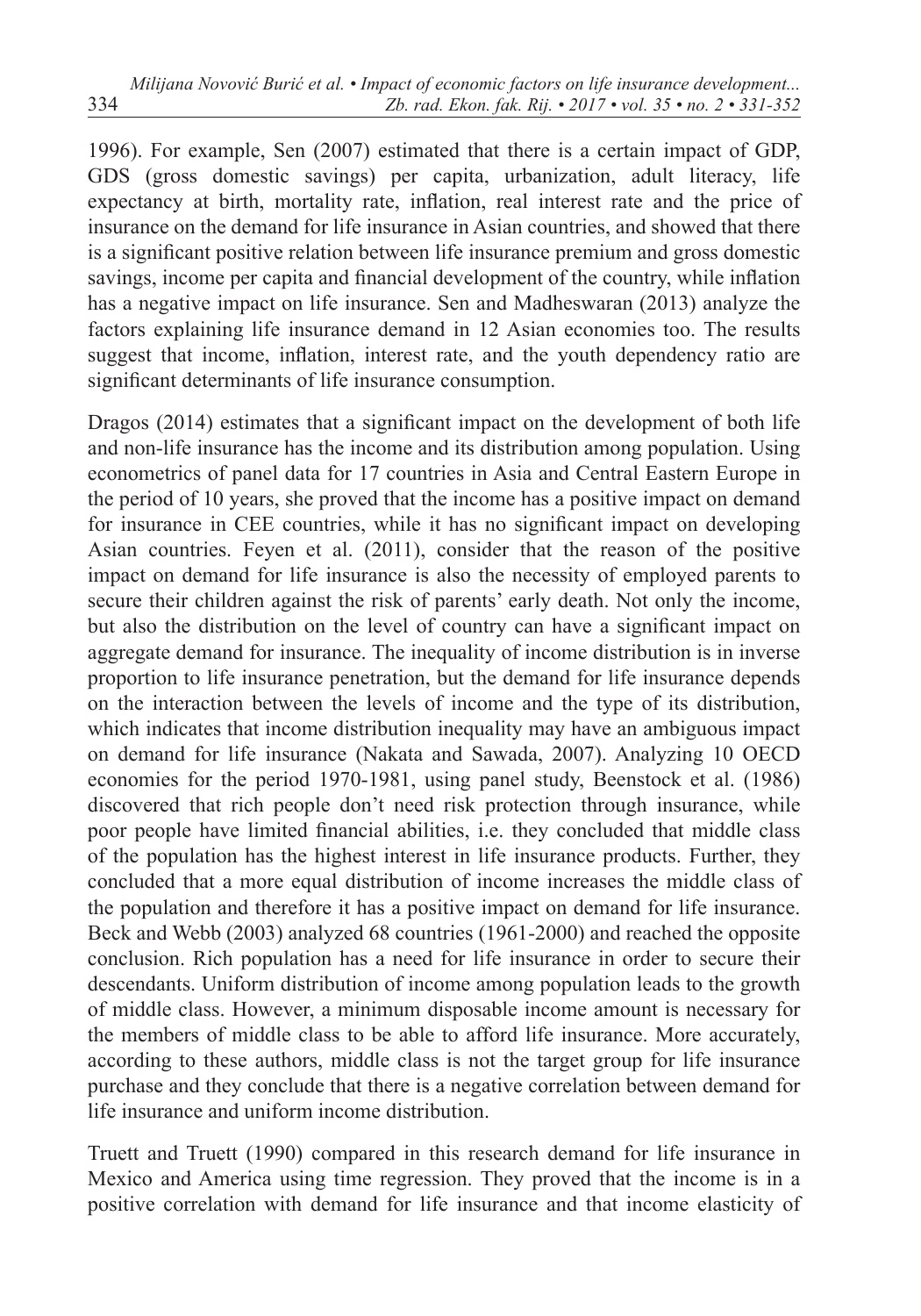demand for life insurance is much higher in Mexico than in America. Browne and Kim (1993) investigated factors influencing the demand for life insurance through regression analysis in 1980 and 1987. As an income measure they used available income. The research showed that the income is a variable statistically significant and positively correlated in all applied models, so they confirmed the positive correlation between income and demand for life insurance. The impact of interest rate on demand for life insurance was disregarded. Li et al. (2007) came to conclusion that demand for life insurance is positively correlated with income, education and financial development of the country, while there is a negative connection between inflation and interest rate on financial market. They carried out the research on 30 OECD countries in the period between 1993 and 2000. Kjosevski (2012) analyzed the determinants of life insurance demand in panel of 14 countries in Central and South- Eastern Europe over the period 1998 - 2010, using two indicators of life insurance demand, life insurance penetration and life insurance density. He found that life insurance penetration and life insurance density increase with higher per-capita income. As overall income level and the share of middle class rise, demand for life insurance may be expected to rise, too. The results of his research have also shown that real interest rate on the market, education and the rule of law have a positive impact on demand for life insurance, while financial development of a country is statistically insignificant. Zerriaa and Noubbigh (2016) analysed determinants of Life Insurance Demand in the Middle East and North Africa region (MENA region). They used two measures of life insurance demand: insurance density and insurance penetration. The research results suggest that consumption increases with income, inflation and interest rates.

Luciano et al. (2016) analyzed the ownership of life insurance products by Italian households and showed that demand for insurance is highly correlated with income, family structure and employment status. Lee and Chiu (2012) apply panel smooth transition regression model (PSTR) and take into account the potential endogeneity biases in order to establish country-specific and timespecific elasticities of insurance premiums with respect to real income for 36 selected countries from the period 1979–2007. They found that the life and non-life insurance premiums are inelastic and elastic with respect to real income, suggesting that they are necessary goods and luxury goods respectively. Furthermore, as time goes on, the income elasticities of insurance premiums present a similar upward trend, implying that the impact of economic development on insurance premiums has been more important in recent periods.

Ward and Zurbruegg (2002) in their research investigate the correlation between economic development and demand for life insurance in nine OECD countries in the period between 1961 and 1966. As a measure of economic development they took real GDP and as a measure of demand, they used total life insurance premium. The research showed that the consumption of life insurance products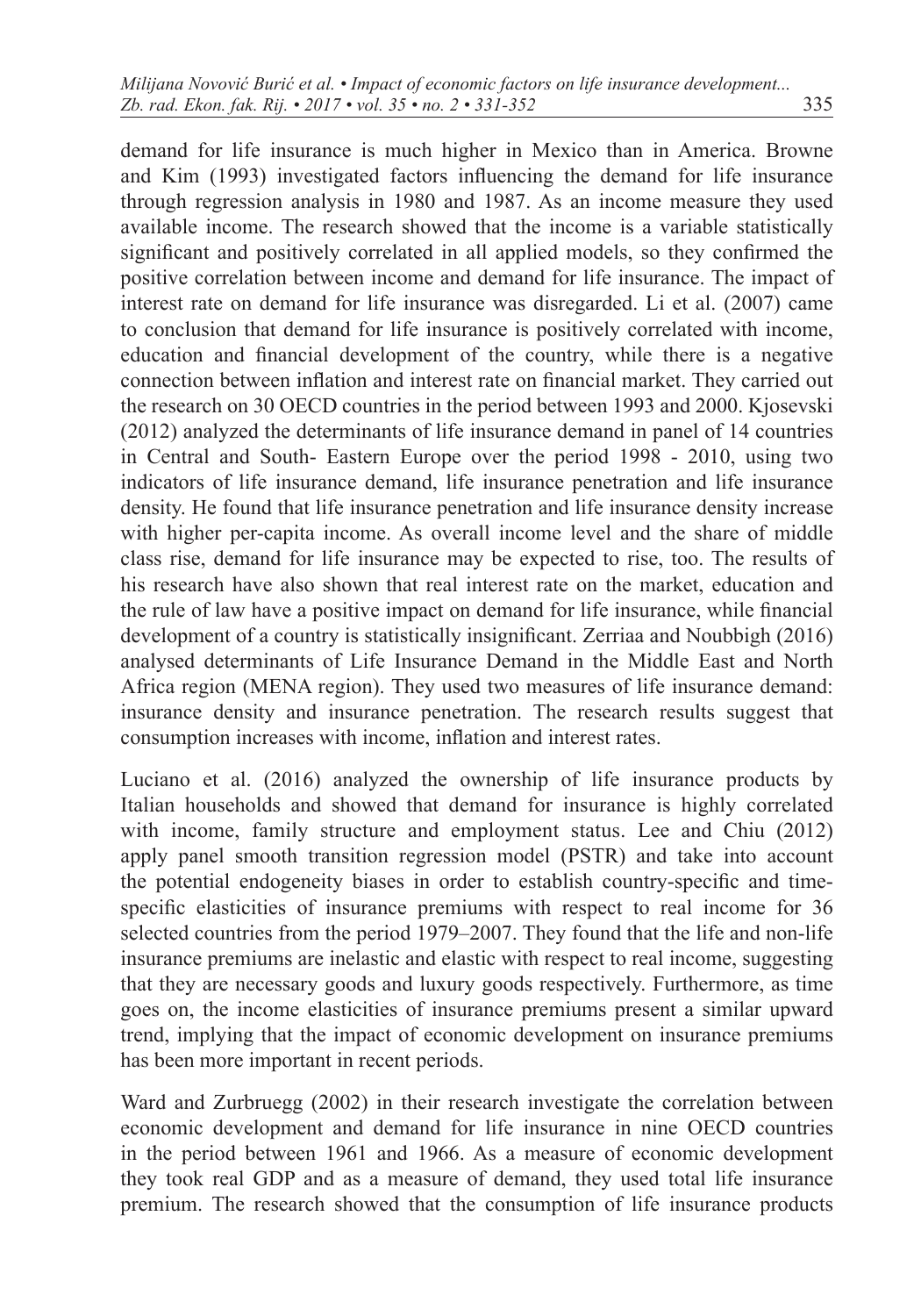in Asia is under stronger influence of GDP than it is the case in OECD countries, which means that economic development cannot be taken as a determinant when bringing decisions on demand for life insurance. Kugler and Ofoghi (2005) in their research examined the link between economic growth and insurance markets size for the UK in the long-run. The results confirm that long-run relationship between economic growth and insurance market size development is significant for majority of all variables. The relation between insurance market development and economic growth was investigated by Haiss and Sümegi (2008). They identified a positive correlation between expenditure in non-life insurance premiums (as life insurance had not been not developed at a sufficient level yet) and GDP also in SEE countries. Enz (2000) also investigated the correlation between economic development and demand for life insurance. Using S-curve, he showed that demand for life insurance has a tendency of growth when the state economy grows, but as time passes and this state's economy reaches the level of developed countries, the demand for life insurance slows down. He also suggested the use of econometric models for longterm premium forecast based on GDP projections. Bianchi et al. (2011) examined the influence of GDP growth on insurance premium growth in Central, Eastern and Southeastern Europe (CESEE). Using a panel regression (cross-section with fixed effects), where real premium growth was explained by GDP growth, they show that potential growth of the insurance market in CESEE is closely connected with economic growth in the region. Higher growth is often related with higher risk, which implies that in case of an economic downturn, premium growth rates might decrease equally strongly. Furthermore, heightened financial market tensions and weakening economic conditions in advanced economies could considerably slow down insurance growth.

Very few studies were available on the insurance markets of Western Balkans until the 1990s done by authors from the SEE countries, and only by a few authors from Western Europe and United States. On the other hand, many academics considered transition process of Western Balkan countries as important field for research, even if much more interest was shown in the development of the banking industry.

### **3. Methodology**

This part of the manuscript describes methodology of the research. Econometric model of panel data was constructed for 6 countries (Albania, Bosnia and Hercegovina, Croatia, Macedonia, Montenegro and Serbia) concluded the period of 11 years (2005-2015). The analysis will prove or refute the previous hypothesis and supplement existing research on demand for life insurance in different countries.

Consider the multiple linear regression model for individual  $i = 1,...N$  which is observed at several time periods *t* = 1,....T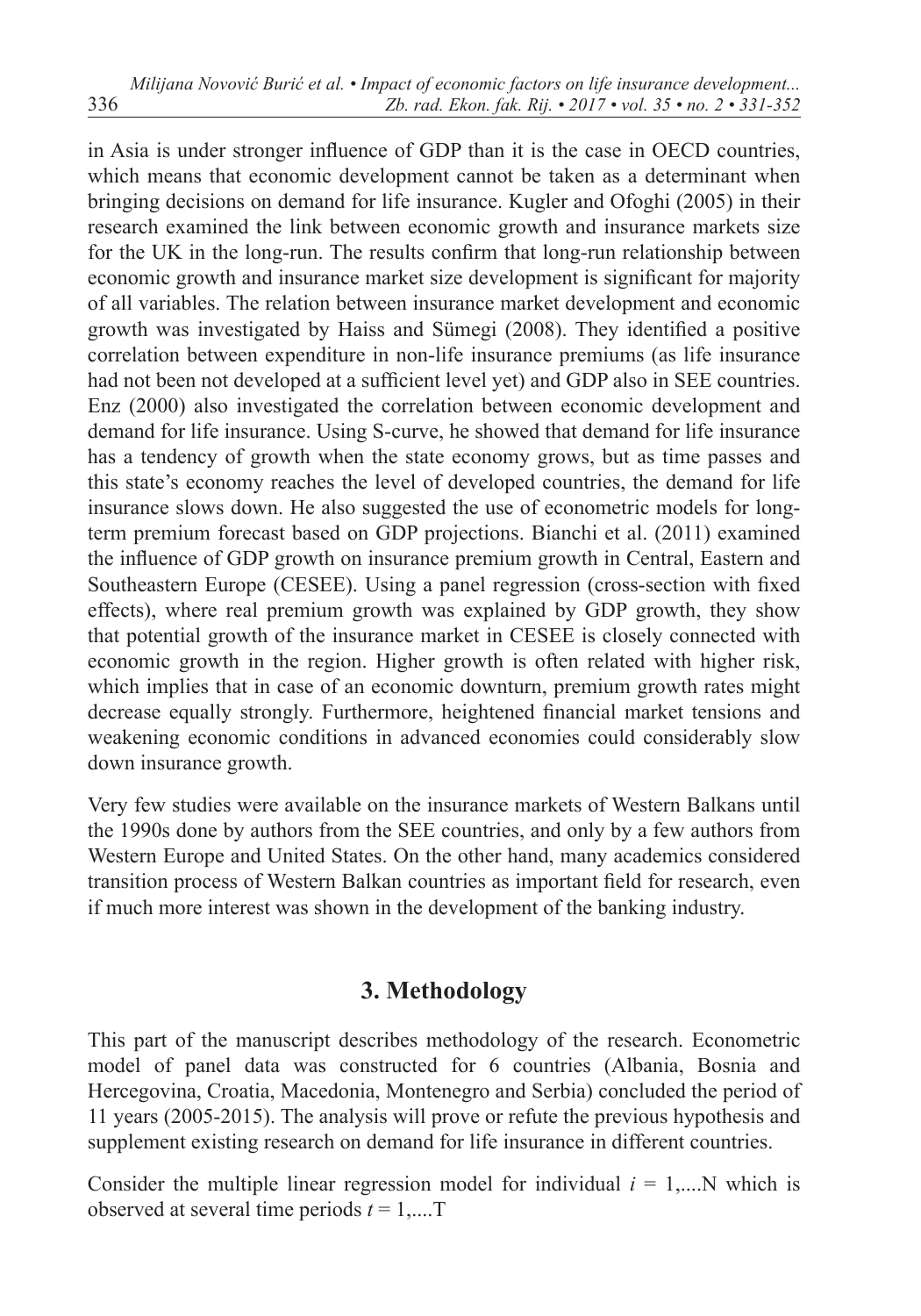$y_{it} = \alpha + x_{it}'\beta + z_{i}' + c_{i} + u_{it}$ 

Where  $y_{it}$  is the dependent variable,  $x'_{it}$  is a K-dimensional row vector of timevarying explanatory variables and *z΄<sup>i</sup>* is a M-dimensional row vector of timeinvariant explanatory variables excluding the constant,  $\alpha$  is the intercept,  $\beta$  is a K-dimensional column vector of parameters, *γ* is for M-dimensional column vectors of parameters,  $c_i$  is an individual – specific effect and  $u_i$  is an idiosyncratic error term.

We will assume throughout this paper that each individual *i* is observed in all time periods *t*. This is a so-called balanced panel. Fixed effects and random effects models are considered for this analysis but after detailed analysis we have chosen the random effect model (the Hausman test). Both models work to remove omitted variable bias by measuring change within a group. By measuring within a group (across time) we control for a number of potential omitted variables unique to the group.

Under the random-effects model the goal is not to estimate one true effect, but to estimate the mean of a distribution of effects. Since each study provides information about a different effect size, we want to be sure that all these effect sizes are represented in the summary estimate.

Since the Random Effects Model is applied, in its form the individual – specific effect is a random variable that is uncorrelated with the explanatory variables.

Variables of the model are: logarithm of Life Premium (lnLP) as dependent variable and Gross Domestic Product (GDP), Unemployment rate (U-RATE), wages (WAGES) and interest rates (INTR) as Independent variables.

# **4. Empirical data and analysis**

### **4.1. Data**

The data used in this research are taken from official reports of regulatory institutions on financial market and statistics institutes of Western Balkan countries.

Economic development of a country, which can be measured through GDP and incomes, represents a key economic determinant of life insurance demand. As an economy develops, life standard grows, as well as demand for life insurance products. Higher the income, life insurance products become more available to citizens of every country. They change the list of their needs and instead of considering satisfaction of some basic needs, their preferences change towards family, health, old age, property protection. The drop in life standard and higher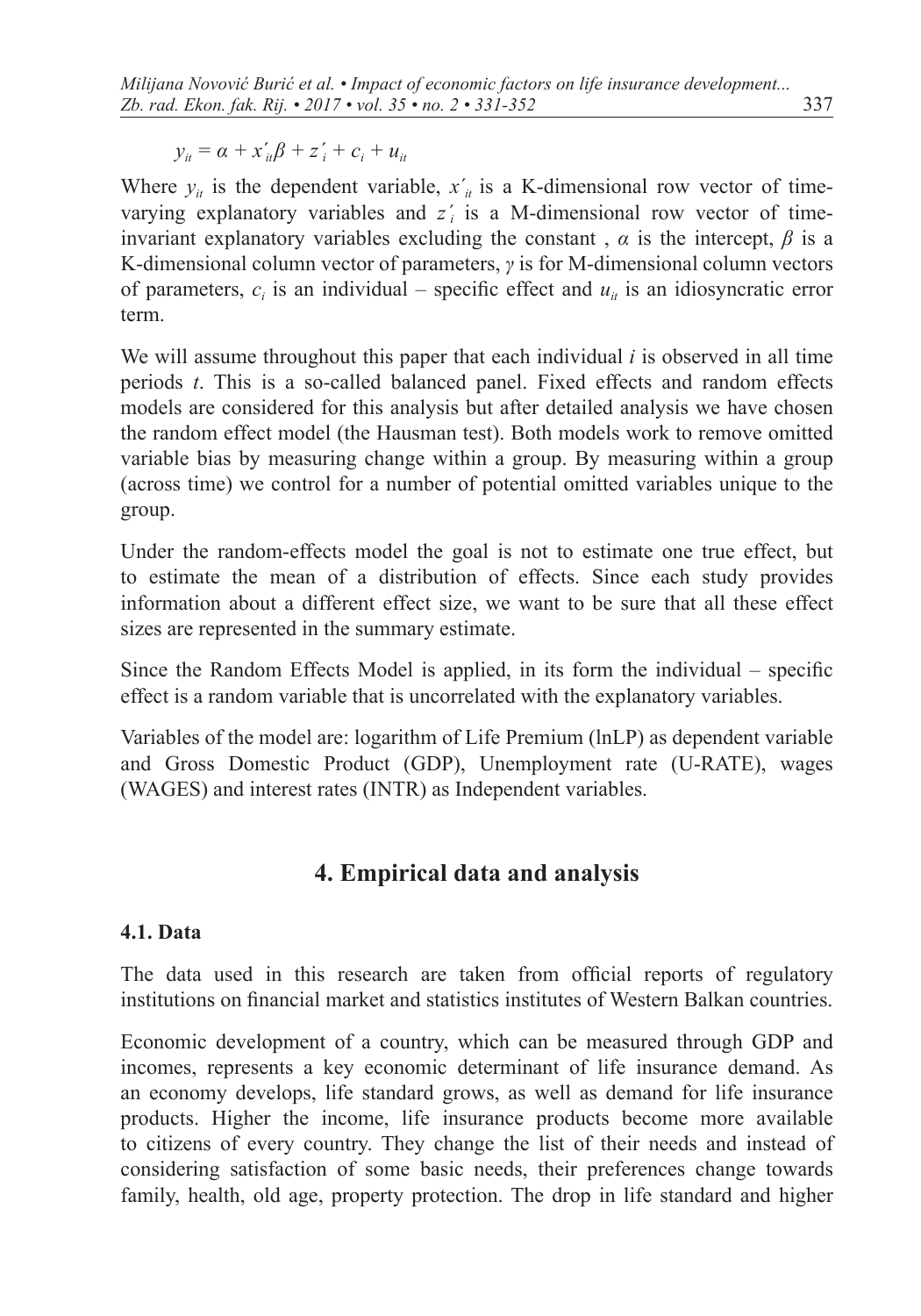unemployment rate has caused that most citizens turn to mainly existential priority list, while only the citizens with higher incomes, i.e. wages, consider insurance.

Economic indicators are recorded based on yearly reports of central (national) banks and statistics agencies of the countries observed. The trends of most important economic indicators in Western Balkan countries (GDP, unemployment and wages) in the period 2005-2015 are shown in Figures 1, 2 and 3.



Figure 1: GDP in Western Balkan Countries

Source: National Bank of Serbia, Croatian Insurance Bureau, Statistical Agency of Bosna and Herz., National Bank of Macedonia and State Statistical Office of the Republic of Macedonia, Monstat Montenegro, Bank of Albania

Figure 1 clearly shows that Croatia has the highest GDP of all observed countries, while according to this indicator, Serbia is behind it, and Montenegro is in the last place. It is also observed that up to the period of the financial crisis, GDP had grown in all observed countries. In 2008, compared to the previous year, the GDP obviously declined, which on average was about 12% for all countries observed.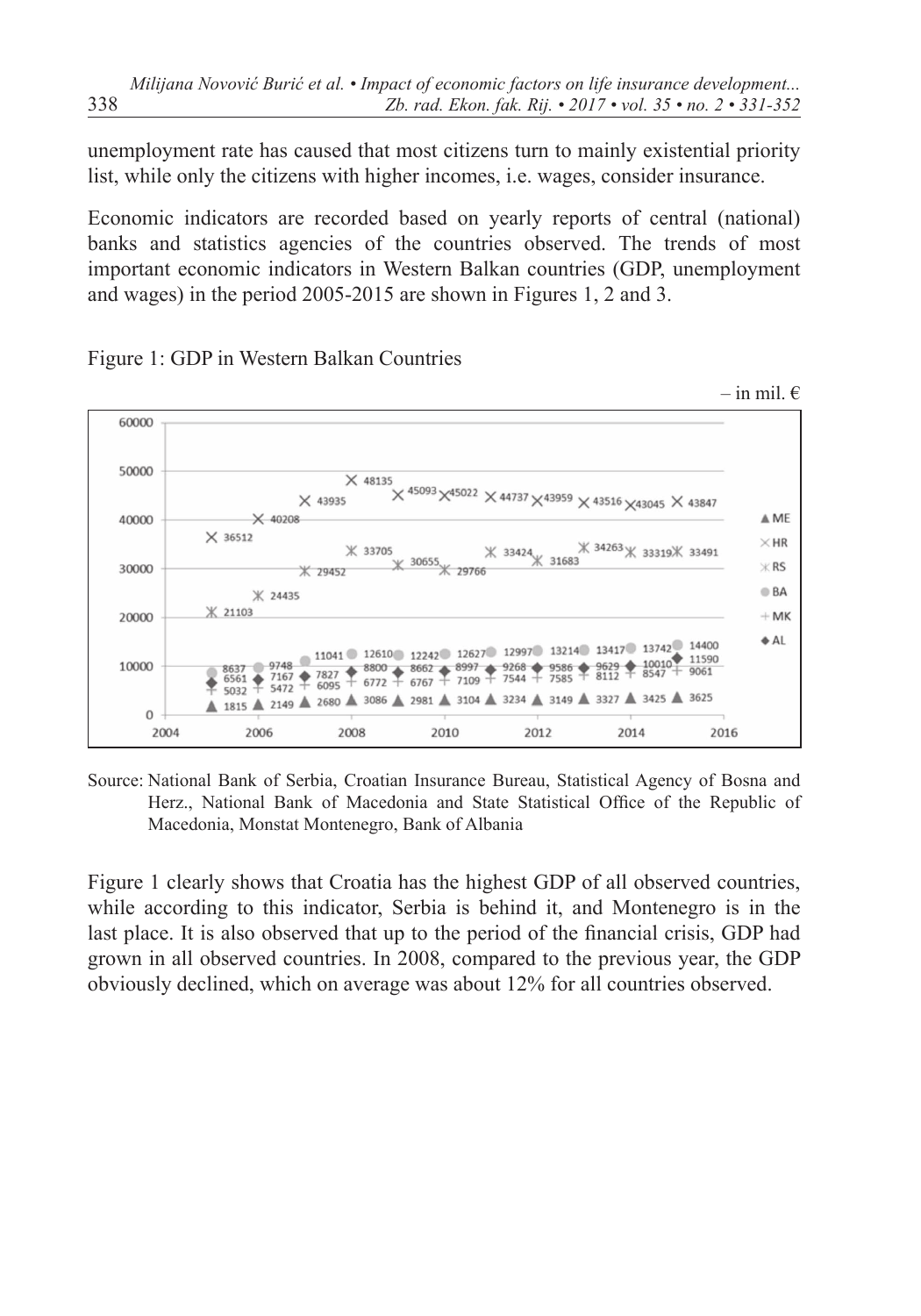



Source: National Bank of Serbia, Croatian Insurance Bureau, Agency for Statistics of Bosna and Herz., National Bank of Macedonia and State Statistical Office of the Republic of Macedonia, Monstat Montenegro, Bank of Albania

By analyzing the data given in Figure 2, we come to the conclusion that Bosnia and Herzegovina and Macedonia have the highest unemployment rate in the observed period. At the same time, it is observed that, of all Western Balkan countries, Montenegro is characterized by the highest decrease of the unemployment rate (42% in 2015 compared to 2005), while such a trend is not present in other countries (for example, in Albania there is an increase in the unemployment rate of 22, 5% in 2015 compared to 2005).





Source: National Bank of Serbia, Croatian Insurance Bureau, Agency for Statistics of BIH, National Bank of Macedonia and State Statistical Office of the Republic of Macedonia, Monstat Montenegro, Bank of Albania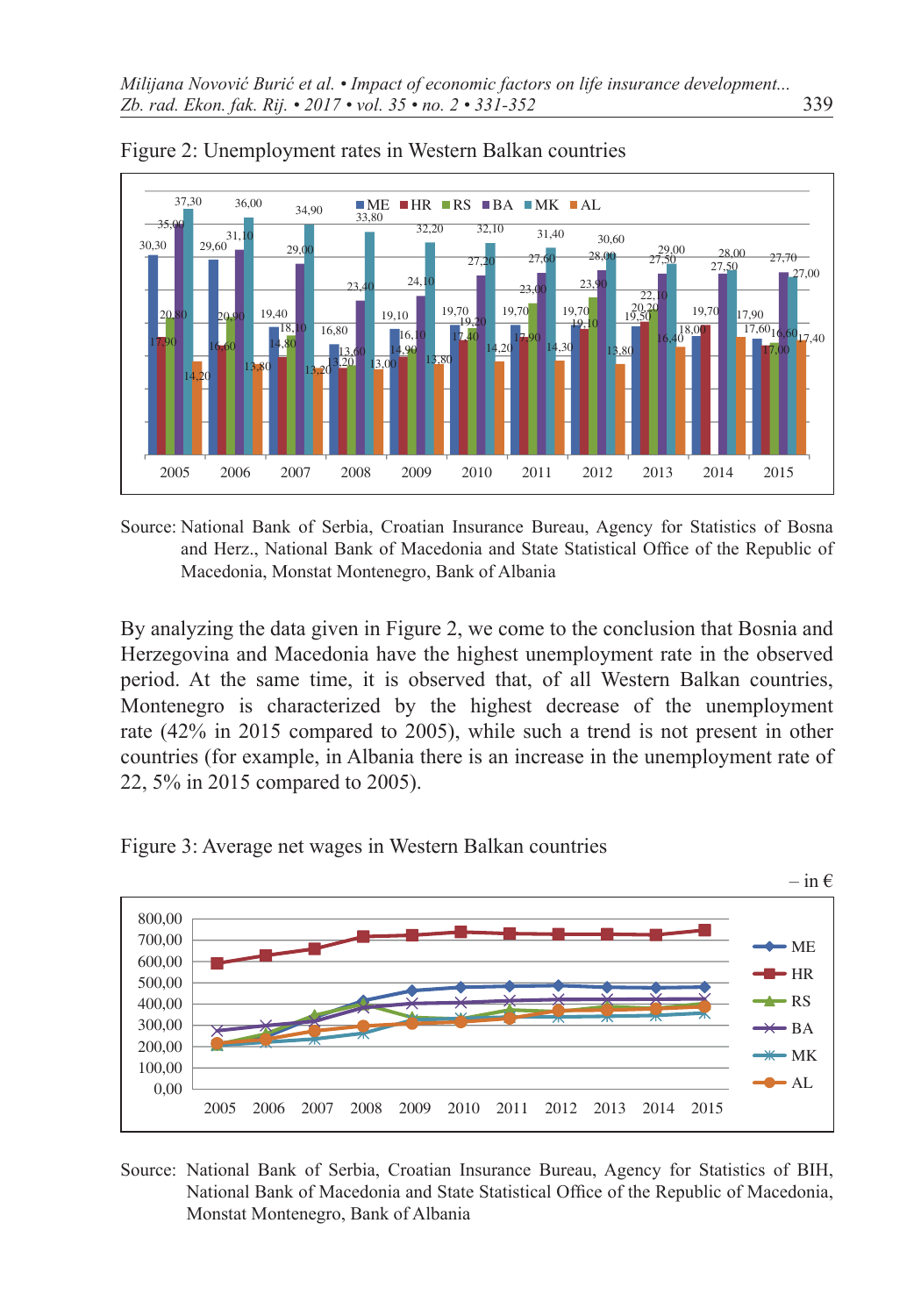From Figure 3 it can be noted that Croatia has the highest average net wage, which is expected due to the overall macroeconomic ambient of this country, while Macedonian and Albanian net wages are the lowest. In all countries, wages grew in 2015 compared to the beginning of 2005, with the highest increase in Montenegro (about 55%) and the lowest in Croatia (about 21%). In other countries, this growth was on average about 42% (in 2015 compared to 2005).

Financial market interest rate is a variable with a positive, but also a negative influence on life insurance demand. Interest rate growth causes the growth in financial yield and decrease in demand for life insurance (Kascelan and Novovic, 2009). However, interest growth increase can direct citizens to investing their financial resources into alternative financial instruments on the market or other forms of savings, which definitely leads to the reduction of demand for life insurance. The influence of interest rate on life insurance demand depends on whether average interest rate on financial market is being analyzed and tested (which is definitely hard to evaluate), or deposits interest rate, state bonds interest rate or some other kind of interest rate. Due to insufficient development of financial markets and weak offer of financial instruments in Western Balkan countries, as well as due to the fact that insurance companies from these countries deposit most of their reserved resources, i.e. term deposit with banks, the manuscript uses average weighted passive interest rate of banks on a yearly level (interest rates on deposits). The variable is obtained, i.e. calculated based on data reported by central banks of the countries observed shown in Table 1.

| Year      | 2005 | 2006 | 2007 | 2008 | 2009 | 2010 | 2011 | 2012 | 2013 | 2014 | 2015 |
|-----------|------|------|------|------|------|------|------|------|------|------|------|
| ME        | 3.60 | 4.67 | 3.35 | 3.88 | 3.78 | 3.70 | 3.13 | 3.26 | 2.91 | 2.14 | 1.48 |
| HR        | 2.91 | 2.91 | 3.14 | 3.41 | 3.51 | 2.50 | 2.34 | 2.24 | 1.92 | 3.02 | 2.75 |
| <b>RS</b> | 3.71 | 5.06 | 4.08 | 7.32 | 5.06 | 5.55 | 5.40 | 5.04 | 4.30 | 3.09 | 2.11 |
| <b>BA</b> | 2.03 | 2.10 | 2.10 | 2.33 | 2.00 | l.83 | 1.74 | 2.38 | 2.33 | 1.79 | 1.26 |
| МK        | 5.20 | 4.70 | 4.90 | 5.90 | 7.00 | 7.00 | 5.90 | 5.10 | 4.40 | 3.70 | 2.90 |
| AL        | 5.18 | 4.95 | 4.43 | 4.82 | 4.95 | 4.72 | 4.36 | 3.98 | 3.13 | 1.65 | 1.18 |

Table 1: Yearly passive interest rates of banks in Western Balkan countries

Source: Authors' calculation based on data on interest rates given in reports of Western Balkan central banks

If we observe life insurance markets in Western Balkans, we can notice that in all these countries they have recorded a moderate growth in the recent decade. However, in comparison with the EU countries, these indicators are still below the average. The data on insurance indicators are taken from the reports of Insurance Supervisory Agencies of Montenegro, Bosnia and Herzegovina and Macedonia, i.e. the National Bank of Serbia, Croatian Insurance Bureau and Albanian Financial Supervisory Agency. (Table A1 and Table A2 in Appendix)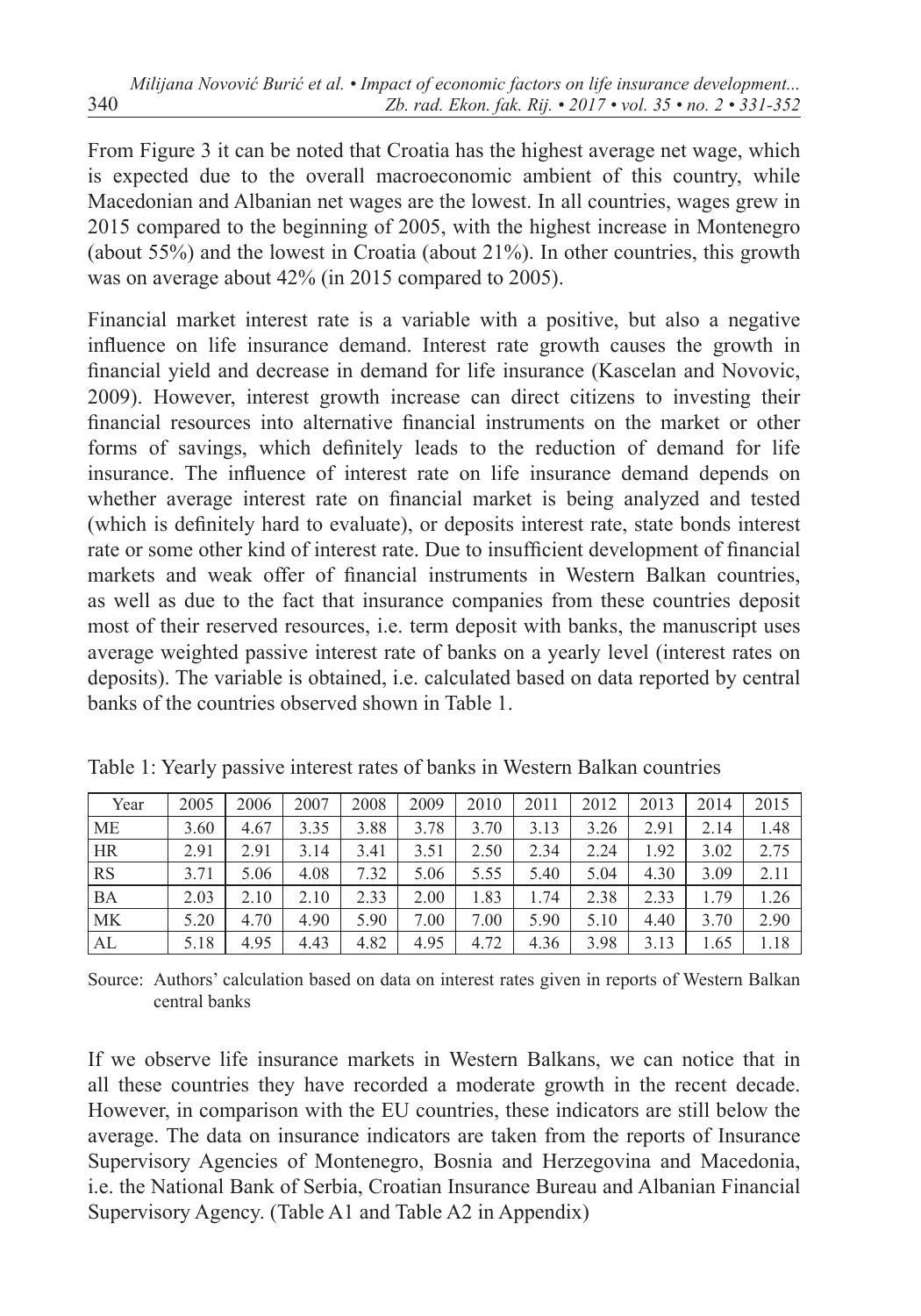### **4.2. Empirical analysis**

The appropriateness of the data for panel analysis should be checked at the very beginning. Therefore, the first phase of our analysis includes testing the stationarity of all variables included in the model. Independent variables are left in the original form, while the level of dependent variable was made as a logarithm (just in order to make this variable stationary).

In order to test for unit roots in our model, we used Levin-Lin-Chu test that has as the null hypothesis that all the panels contain a unit root.

| Variables  <br><b>Test results</b> | Lnlp                    | gdp                     | urate                    | Wages                   | Intr                   |
|------------------------------------|-------------------------|-------------------------|--------------------------|-------------------------|------------------------|
| Levin, Lin & Chu statistics        | $-4.28237$ <sup>*</sup> | $-4.43402$ <sup>*</sup> | $-8.18803*$              | $-24.5304$ <sup>*</sup> | $-3.2265$ <sup>*</sup> |
| $ ADF - Fisher Chi-square$         | 28.9152*                | 22.8686*                | $34.5914*$               | 36.8905*                | 27.4518                |
| Probability                        |                         |                         | Significance at 5% level |                         |                        |

Table 2: Unit root test results

Note: Results from R package Source: Authors' calculation

The Levin-Lin-Chu statistics are reported in the above table. As stated in Table 2, statistics for all variables are significant at all the usual testing levels (5% significance). Therefore, we reject the null hypothesis and conclude stationarity of all series in the model. The same results we got from testing stationarity using ADF-Fisher Chi-square statistics. The values of ADF-Fisher Chi-square statistics reported in Table 2 for each variable suggest that a unit root can be rejected at least at the 5 percent level.

Now, after successful tests of unit root, we can go on to modelling.

We tested whether there is a significant influence of some typical economic indicators on insurance premium. We used a lot of indicators and several of them confirmed to be statistically relevant for the development of the insurance market. The dependent variable of our model is insurance premium (in logarithm, lnLP) and independent variables are: nominal gross domestic product (GDP), unemployment rate (U-rate), gross wages (wages), interest rates (INTR). We estimated a panel data model with fixed and random effects, and used the best model in terms of statistical rules.

In order to choose between fixed effects model and random effects model in panel data, we used the Hausman test. Random effects model is preferred under the null hypothesis due to higher efficiency. The alternative hypothesis means that fixed effects model is at least consistent and preferred. In Table 3, results of the Hausman test are presented to confirm adequate choice of random effect model.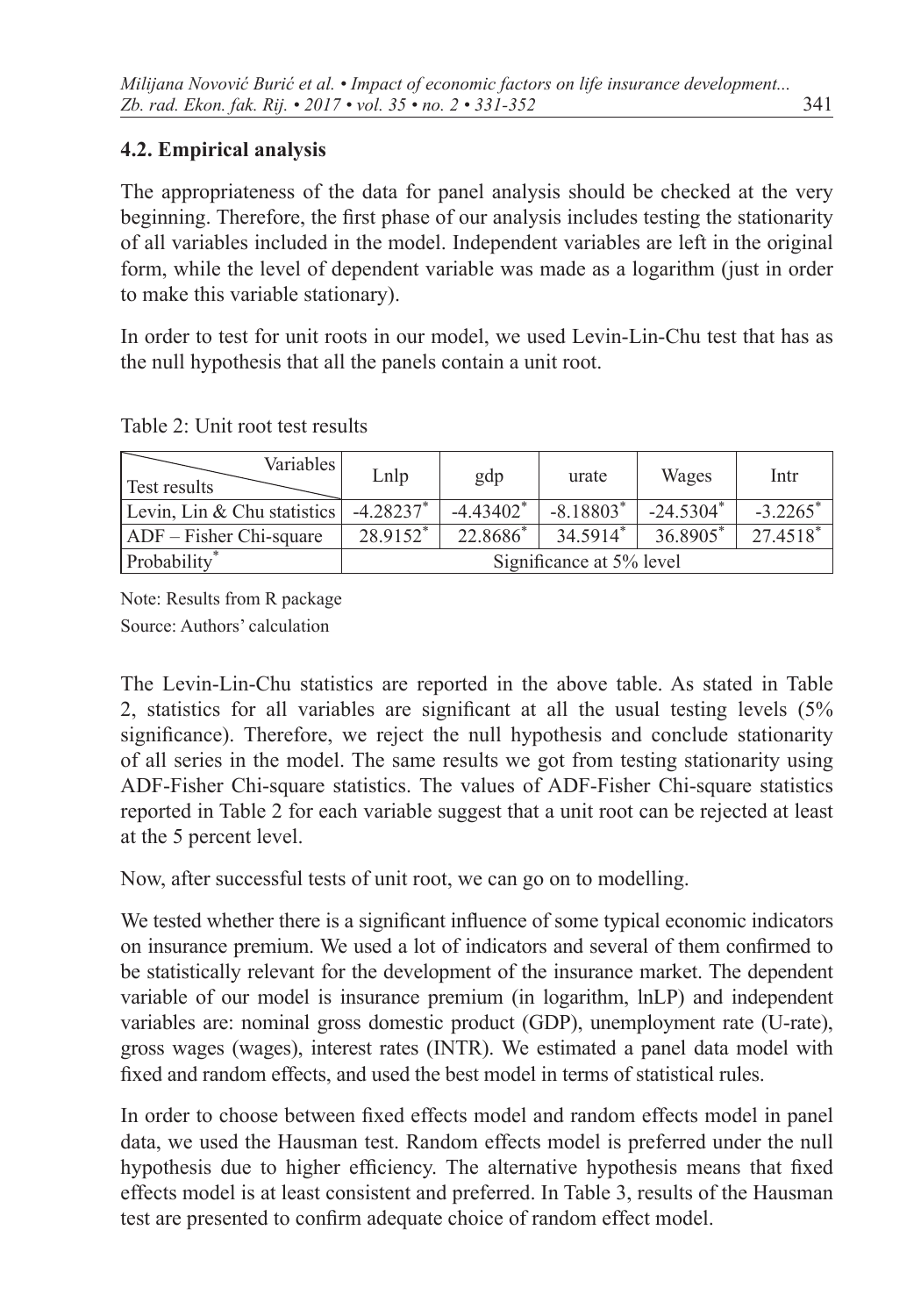#### Table 3: Hausman test for the Model

| Degrees of freedom | ''-value |
|--------------------|----------|
|                    | 0847     |

Note: Results from R package Source: Authors' calculation

As the results of the Hausman test state, the null hypothesis cannot be rejected and therefore we use the model with random effects.

We can now show the most appropriate model that will help us to explain the relationship within economic and life insurance development. In order to get more reasonable interpretation of the results, we used log linear model with dependent variable transformed into logs. The best model in terms of statistical rules is model with random effects and is presented in the Table 4.

| lnLP                      | Pameter            | Standard error | t-statistic              |  |  |  |
|---------------------------|--------------------|----------------|--------------------------|--|--|--|
| Intercept                 | 1.845246           | 0.497045       | $3.712436^*$             |  |  |  |
| <b>GDP</b>                | 3.79E-05           | 1.19E-05       | 3.174075*                |  |  |  |
| <b>U-RATE</b>             | $-0.042096$        | 0.011191       | $-3.761684$ <sup>*</sup> |  |  |  |
| <b>WAGES</b>              | 0.004931           | 0.000684       | $7.205717$ *             |  |  |  |
| <b>INTR</b>               | $-0.119006$        | 0.031466       | $-3.782070$ <sup>*</sup> |  |  |  |
| R-Squared                 |                    |                |                          |  |  |  |
| F-statistic               | 0.804451           |                |                          |  |  |  |
|                           | 62.736 (0.000)     |                |                          |  |  |  |
| Significance <sup>*</sup> | significance at 1% |                |                          |  |  |  |

Table 4: Empirical results of panel data model 1 with random effects for life insurance premium

Note: Results from R package Source: Authors' calculation

Its results show the examined influences of explanatory variables (GDP, unemployment, income and interest rates) to life insurance development measured by logarithm of life insurance premium.

# **5. Results and discussion**

Life insurance has an increasingly important role on financial market, so the demand for this insurance product is the subject of numerous theoretical and empirical studies. Low share of life insurance premium in total insurance portfolio, as well as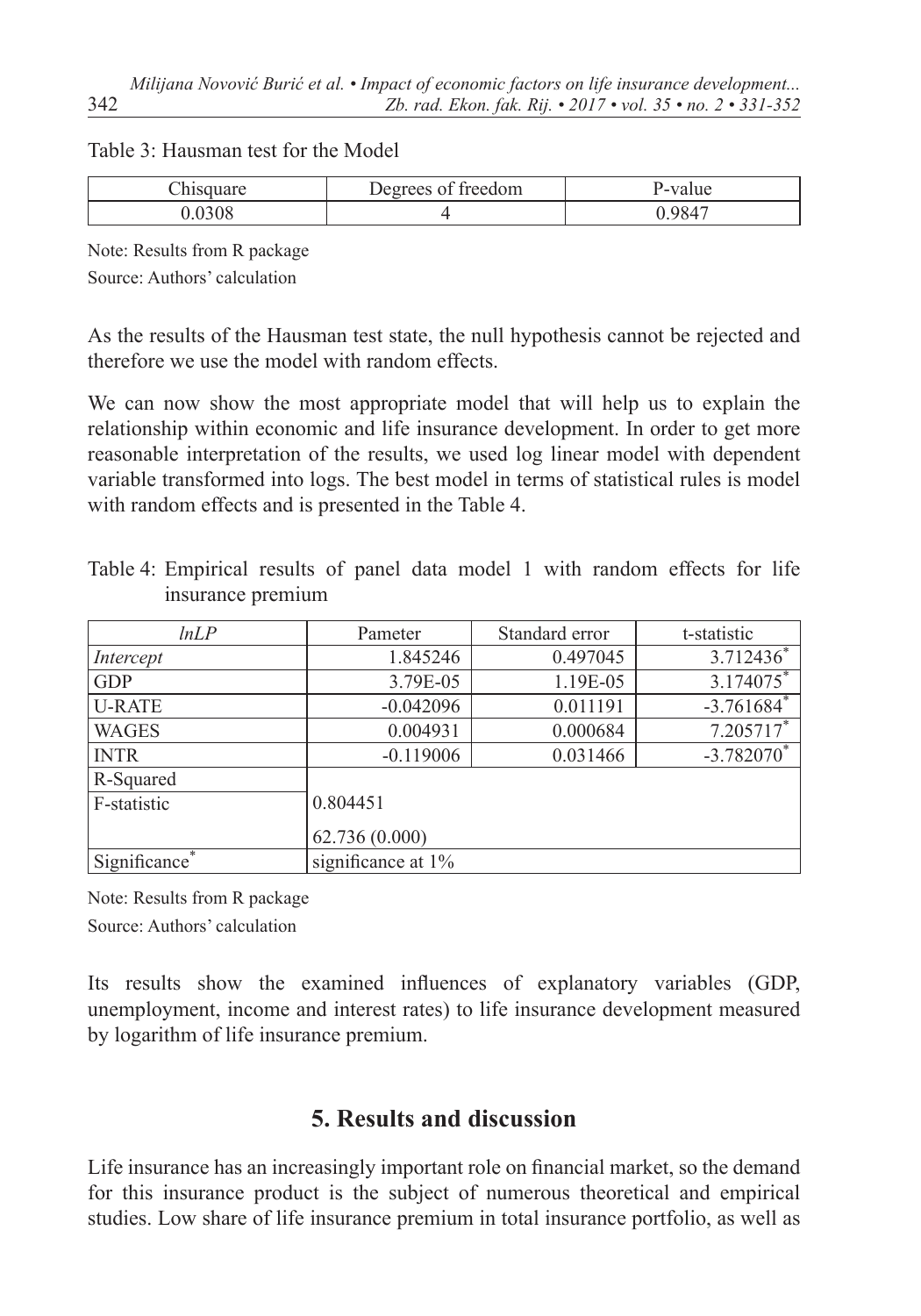other market indicators, clearly indicate insufficiently developed insurance sector of Western Balkan countries compared to other developed countries. The main aim of this manuscript was to identify the factors affecting demand for life insurance and investigate their meaning on the sample of Western Balkan countries in the period of 11 years. Also, this manuscript tends to show and analyze life insurance market of observed countries.

The aforementioned results clearly state that insurance premium is significantly influenced by all these relevant economic indicators and therefore confirm the importance of economic environment for the development of the insurance market.

Therefore, in the given period of 11 years (2005-2015), in analyzed countries of Western Balkans, there was a statistically significant impact of all given variables (GDP, unemployment rate, wages, interest rates) on the demand for life insurance.

Global economic deviations impact the demand for insurance services in a negative way, as well as investment scope and the role of insurance companies as institutional investors, both in Western Balkans and in other developed countries worldwide. Higher GDP growth rate causes the growth of economic activities, leading to the premises regarding positive correlation between GDP growth rate and demand for life insurance. As it can be observed in the Table 4, GDP has a positive impact on demand for life insurance in Western Balkan countries. Authors Ward and Zurbruegg (2002), Enz (2000) and Sen (2007) came to this result. GDP growth trend leads to employment and income growth, while the income growth itself leads to the increase in savings, which definitely indicates to potential growth in life insurance demand. From Table 4 we can learn that this research has shown that incomes do have a significant and positive impact on demand for life insurance, but much more than GDP. Many authors have shown in their researches that there is a significant and positive impact of incomes on demand for life insurance, such as Sen and Madheswaran (2013), Dragos (2014), Feyen et al. (2011) and others.

On the other hand, our model has shown that unemployment rate and interest rate have a negative impact on demand for life insurance, just like authors Li et al. (2007). Higher unemployment leads to the drop in citizens' incomes and free financial assets which it would be possible to place in some form of savings, such as life insurance. In accordance with actuarial bases of insurance tariffs calculation, interest rate growth according to which reserves are accumulated, can lead to life insurance product price drop. However, taking into account other parameters as well, affecting the demand for life insurance in developing countries (for example, income level, trust in financial system and insurance market, education of the population and knowledge of the significance of life insurance products etc.), this reduction in life insurance price does not necessarily cause the increase in demand for life insurance. Taking into account life standard and general economic environment in developing countries, it is more realistic to expect the growth of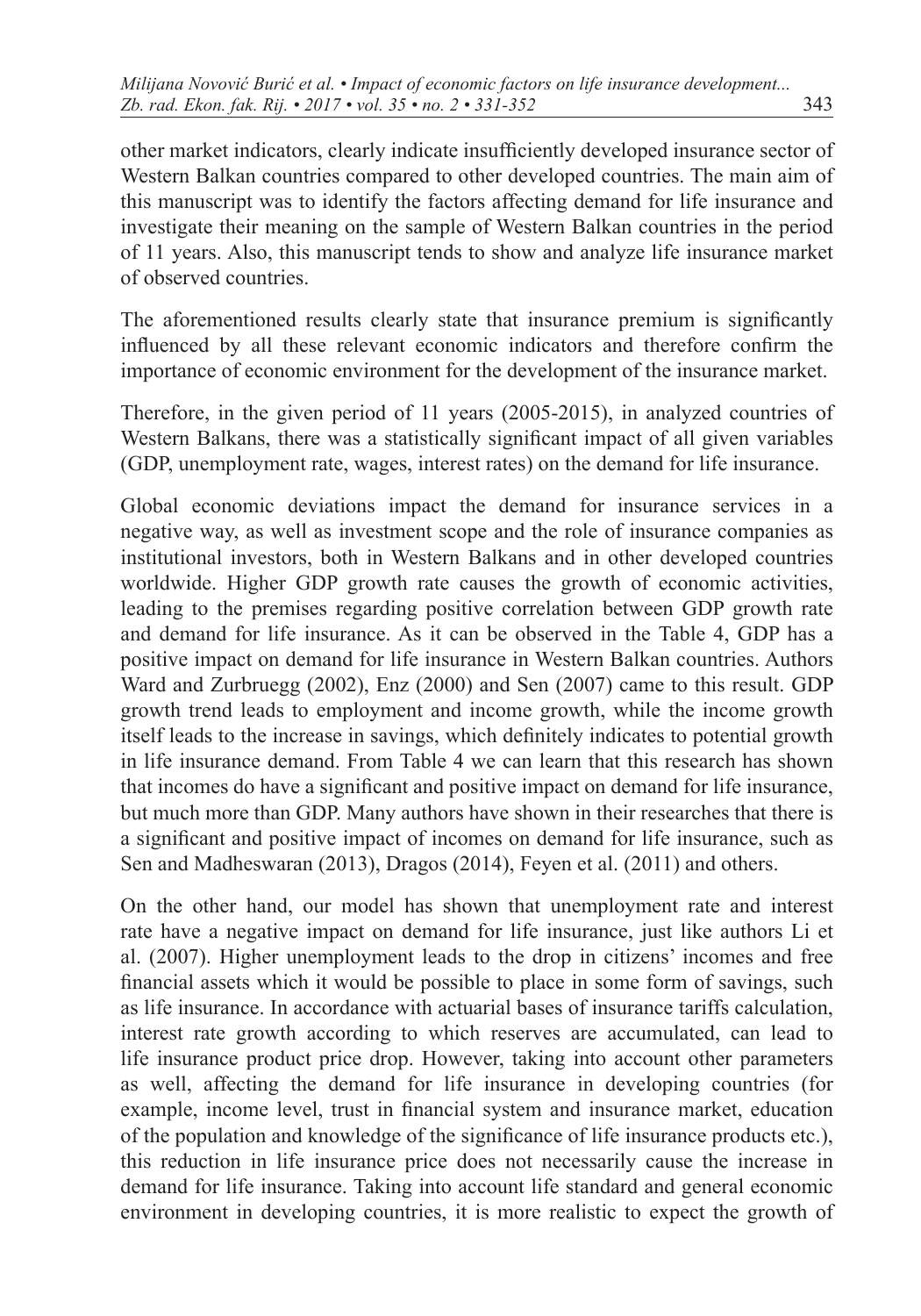bank interest rate to direct citizens to term deposit their free assets with banks instead of placing them in purchase of life insurance premiums, which was proven by panel analysis carried out in this manuscript.

Economic and social situation in observed countries have caused the life insurance premium not to be on a sufficient level compared to other developed countries in Europe and worldwide. In order to mitigate problems insurance companies face, besides activities of insurance companies themselves, such as coordination of life insurance products offer in accordance with needs and financial solvency of citizens, it is necessary that every country through special subventions shows particular interest in its further development.

Even though it is not easy to assess the link between macroeconomic determinants and insurance sector, the results of this research can give important recommendations and suggestions for policy-makers and regulators who should pay more attention to estimate the macroeconomic indicators and life insurance trends in the times of financial instability and economic crisis. Also, the results could be useful for insurers in order to detect and quantify possible economic situations affecting insurance companies' balance sheets.

## **6. Conclusions**

The results of the investigations contained in this manuscript have shown that insufficient development of life insurance is a direct consequence of slowed process of overall economic reforms, i.e. economic underdevelopment, unemployment and low purchasing power. GDP growth increases investment and demand for insurance. With life insurance being a significant form of saving and security against risk, it is logical that with life standard growth, especially the incomes of population, total paid life insurance premium also increases. Due to higher income, especially younger, educated population with adequate employment will have an opportunity to use a part of their income for purchase of life insurance products. Higher unemployment in the country has a negative impact on life insurance demand, which is explained by drop in economic activities and life standard, i.e. number of potential policy holders. More precisely, higher employment rate, growth of personal incomes and general improvement of life standard in Western Balkan countries, impact further development of life insurance positively.

Western Balkan countries' insurance companies mainly deposit free assets of their reserves in banks, so the placement yields are mainly realized based on interest rates of term deposits. With average interest rate growth on financial market, insurance companies realize significant incomes from placements which can reduce the price of insurance, but are also distributed among users after the insured sums are paid and then to stock holders in smaller amounts, which should have a positive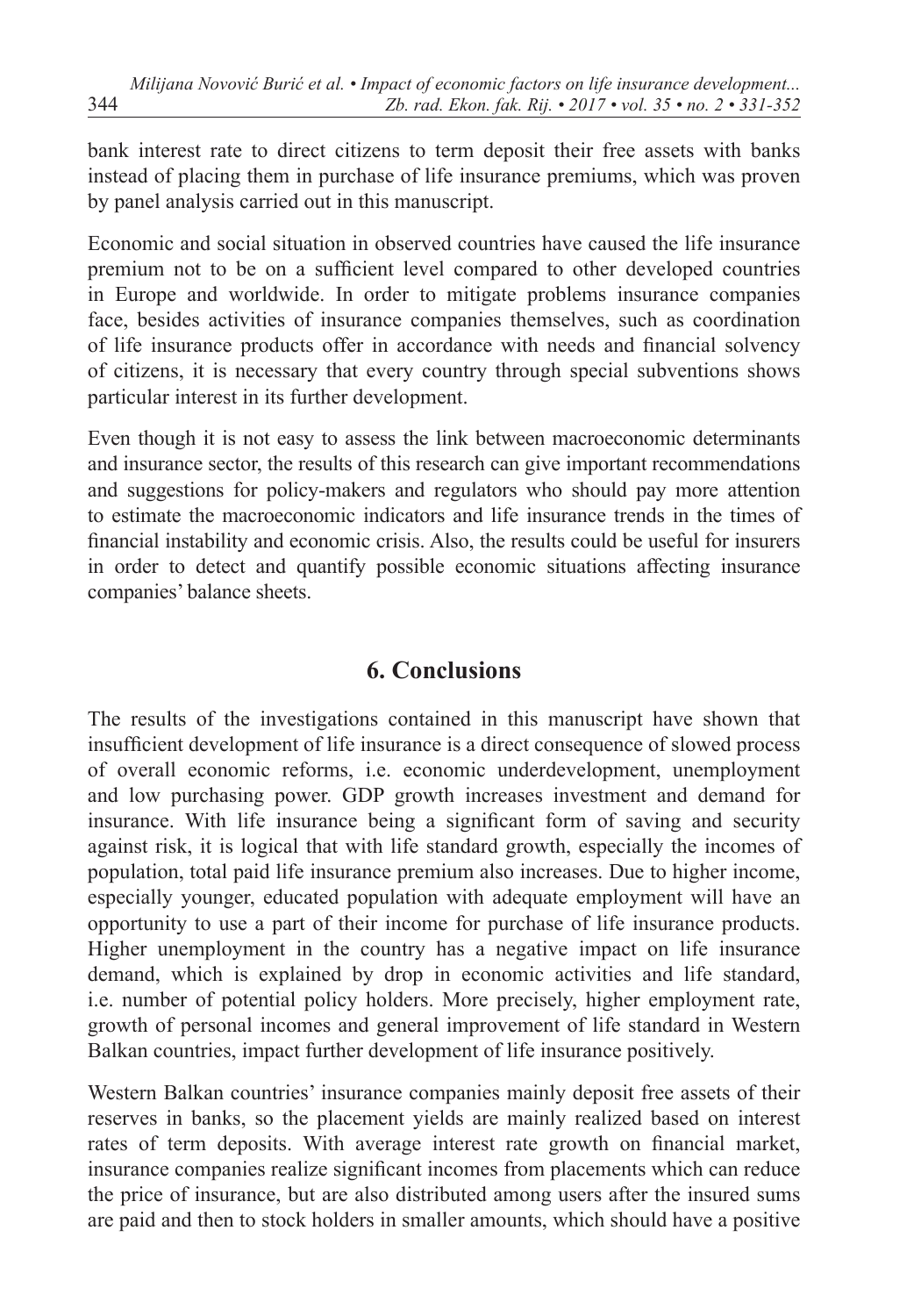impact on citizens' perception of life insurance benefits, i.e. on the life insurance market itself. On the other hand, taking into account primarily life standard of citizens in the observed countries, it is clear that the main motive of most citizens is to realize as much yield as possible from placements of their free financial assets. If banks increase their interest rates on deposits, it is clear that citizens will direct their savings to banks because placements yields with banks are higher than insured sum which can be expected from life insurance companies.

We can conclude that hypothesis defined in the manuscript is proved. However, it is important to note that panel analysis is limited to the period of 11 years (2005- 2015) and it is mainly characterized by global financial crisis which started in the middle of year 2007 in the USA. Due to the fact that most countries of Western Balkans came to existence at the end of the 20th century and beginning of the 21st century after the disintegration of Federal Republic of Yugoslavia, the authors of this paper were not able to consider a wider time period, i.e. a bigger sample, and this is the main shortcoming of the analysis.

However, this manuscript also opens other interesting research questions in the field of life insurance for Western Balkan countries. Besides the impact of economic factors, the development of life insurance should also be analyzed from the aspect of, for example, demographic and political factors impact in these countries. Also, it would be interesting to observe Western Balkan countries in a wider European frame and compare the results of this manuscript with the new panel analysis, which would be one of the topics of future research of this manuscript's authors.

### **References**

- Beck, T., Webb, I. (2003) "Economic, demographic and institutional determinants of life insurance consumption", *The World Bank Economic Review*, Vol. 17, No. 1, pp. 51–88., doi: [10.1093/wber/lhg011](https://doi.org/10.1093/wber/lhg011).
- Beenstock, M., Dickinson, G., Khajuria, S. (1986) "The determination of life premiums: An international cross-section analysis, 1970–1981", *Insurance: Mathematics and Economics*, Vol. 5, No. 4, pp. 261–270, doi: [10.1016/0167-](https://doi.org/10.1016/0167-6687(86)90020-X) [6687\(86\)90020-X.](https://doi.org/10.1016/0167-6687(86)90020-X)
- Bianchi, T. et al. (2011) "The Austrian Insurance Industry in CESEE: Risks and Opportunities from a Financial Stability Point of View." *Financial Stability Report 22* [Internet], pp. 88–106, Available at: [<https://www.oenb.at/dam/](https://www.oenb.at/dam/jcr:906a8eb5-0db6-4492-b257-8b9521ec7328/fsr_22_special_topics_03_tcm16-242315.pdf ) [jcr:906a8eb5-0db6-4492-b257-8b9521ec7328/fsr\\_22\\_special\\_topics\\_03\\_](https://www.oenb.at/dam/jcr:906a8eb5-0db6-4492-b257-8b9521ec7328/fsr_22_special_topics_03_tcm16-242315.pdf ) [tcm16-242315.pdf >](https://www.oenb.at/dam/jcr:906a8eb5-0db6-4492-b257-8b9521ec7328/fsr_22_special_topics_03_tcm16-242315.pdf ) [Accessed: January 21, 2017].
- Browne, M. J., Kim, K. (1993) "An International Analysis of Life Insurance Demand", *Journal of Risk and Insurance*, Vol. 60, No. 4, pp. 616–634, doi: [10.2307/253382](https://doi.org/10.2307/253382).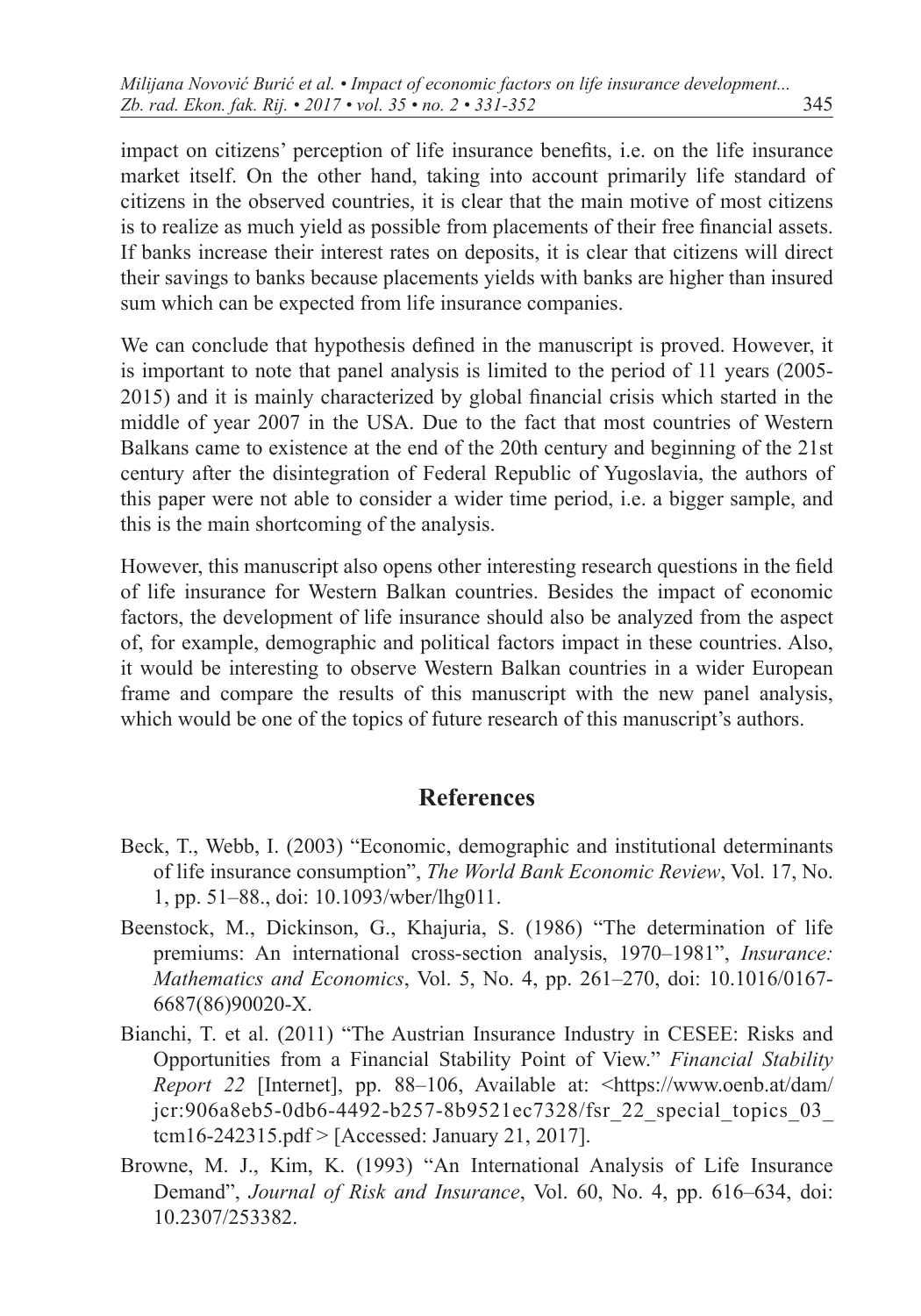- Dragos, S.E. (2014) "Life and non-life insurance demand: the different effects of influence factors in emerging countries from Europe and Asia", *Economic Research Ekonomska Istraživanja*, Vol. 27, No. 1, pp. 169–180, doi: [10.1080/1331677x.2014.952112](https://doi.org/10.1080/1331677x.2014.952112).
- Enz, R. (2000) "The S-curve Relation Between Per-Capita Income and Insurance Penetration", *Geneva papers on risk and insurance-Issues and Practice*, Vol. 25, No. 3, pp. 396–406, doi: [10.1111/1468-0440.00072](https://doi.org/10.1111/1468-0440.00072).
- Feyen, E., Lester, R., Rocha, R. (2011) "What drives the development of the insurance sector? An empirical analysis based on a panel of developed and developing Countries", *Policy Research Working Papers,* doi: [10.1596/1813-](https://doi.org/10.1596/1813-9450-5572) [9450-5572](https://doi.org/10.1596/1813-9450-5572).
- Haiss, P., Sümegi, K. (2008) "The Relationship Between Insurance and Economic Growth in Europe: A Theoretical and Empirical Analysis", *Empirica*, Vol. 35, No. 4, pp. 405–431, doi: [10.1007/s10663-008-9075-2](https://doi.org/10.1007/s10663-008-9075-2).
- Hwang, T., Greenford, B. (2005) "A Cross-Section Analysis of the Determinants of Life Insurance Consumption in Mainland China, Hong Kong, and Taiwan", *Risk Management and Insurance Review*, Vol. 8, No. 1, pp. 103–125, doi: 10.1111/j.1540-6296.2005.00051.x.
- Kašćelan V., Novović M. (2009) *Osiguranje i aktuarska matematika,* I izdanje, Univerzitet Crne Gore, Podgorica.
- Kjosevski, J. (2012) "The determinants of life insurance demand in central and Southeastern Europe", *International Journal of Economics and Finance*, Vol. 4, No. 3, pp. 237–247, doi: [10.5539/ijef.v4n3p237](https://doi.org/10.5539/ijef.v4n3p237).
- Kugler, M., Ofoghi, R. (2005) "Does Insurance Promote Economic Growth? Evidence from the UK" *Money Macro and Finance (MMF) Research Group Conference* [Internet], pp. 1–27, Available at: < [http://repec.org/mmfc05/paper8.](http://repec.org/mmfc05/paper8.pdf) [pdf](http://repec.org/mmfc05/paper8.pdf) > (Accessed on December 4, 2016).
- Lee, C., Chiu, Y. (2012) "The impact of real income on insurance premiums: Evidence from panel data", *International Review of Economics & Finance*, Vol. 21, No. 1, 246–260, doi: [10.1016/j.iref.2011.07.003](https://doi.org/10.1016/j.iref.2011.07.003).
- Levin, A., Lin, C.F., Chu, C-S.J. (2002) "Unit root tests in panel data: Asymptotic and finite sample properties", *Journal of Econometrics*, Vol. 108, No. 1, pp. 1–22, doi: [10.1016/s0304-4076\(01\)00098-7](https://doi.org/10.1016/s0304-4076(01)00098-7).
- Li, D. et al. (2007) "The Demand for Life Insurance in OECD Countries", *The Journal of Risk and Insurance*, Vol. 74, No. 3, pp. 637–652, doi: [10.1111/j.1539-6975.2007.00228.x](https://doi.org/10.1111/j.1539-6975.2007.00228.x).
- Luciano E., Outreville J.F., Rossi M. (2016) "Life Insurance Ownership by Italian Households: A Gender-Based Differences Analysis", *The Geneva Papers on Risk and Insurance – Issues and Practice*, Vol. 41, No. 3, pp. 468–490, doi: [10.1057/gpp.2016.7](https://doi.org/10.1057/gpp.2016.7).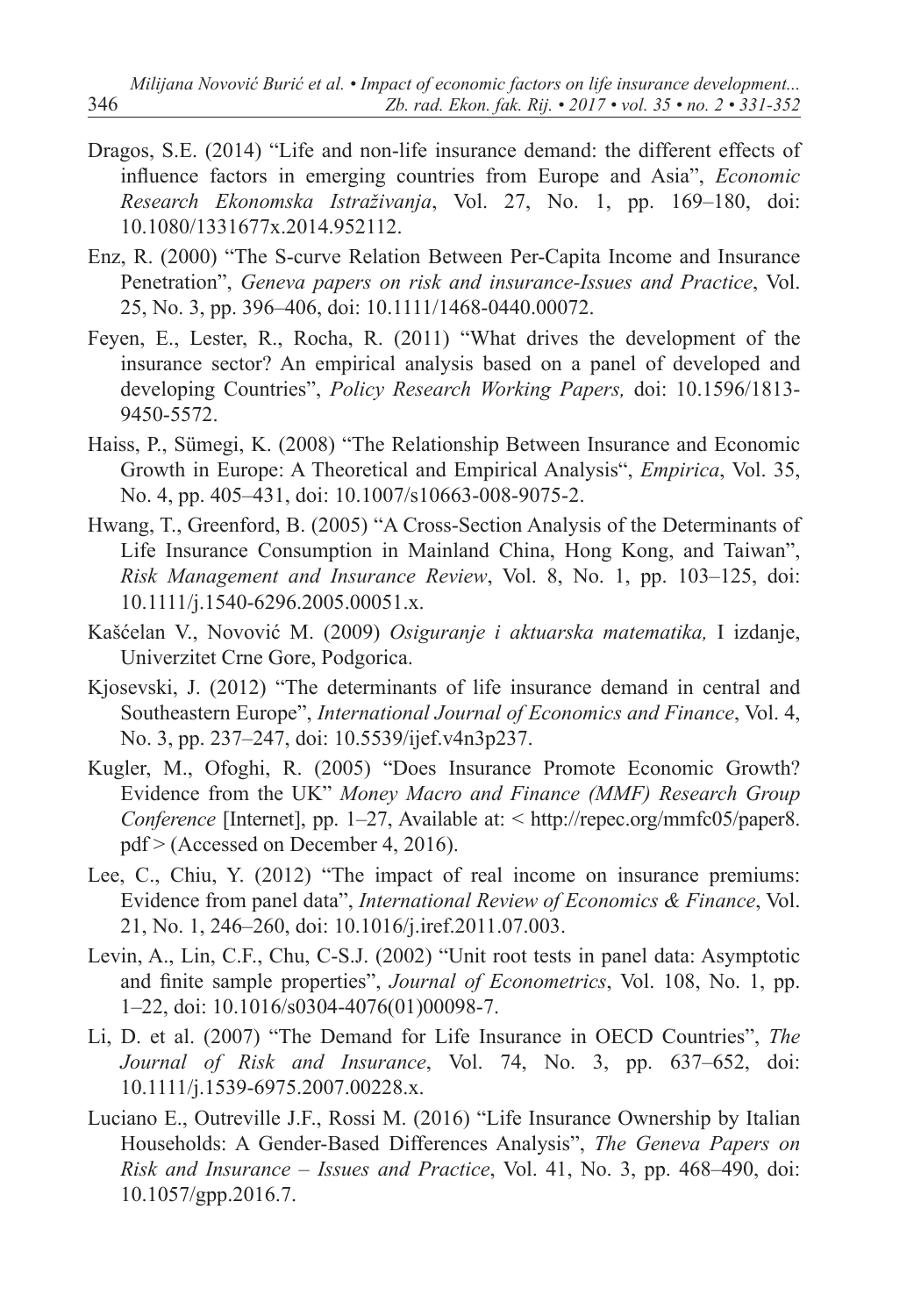- Nakata, H., Y. Sawada (2007) "Demand for Non-life Insurance: A Cross-Country Analysis", *Working Paper*, Centre for International Research of the Japanese Economy CIRJE-F-461, University of Tokyo, [Internet], pp.1-9 Available at: <http://www.cirje.e.u-tokyo.ac.jp/research/dp/2007/2007cf461.pdf> [Accessed: December 17, 2016].
- Outreville, F. J. (1996) "Life Insurance Markets in Developing Countries", *Journal of Risk and Insurance,* Vol. 63, No. 2, pp. 263–278, doi: [10.2307/253745](https://doi.org/10.2307/253745).
- Sen, S. (2007) "Are Life Insurance Demand Determinants valid for Selected Asian Economies and India?" *Institute for Social and Economic Change. Paper for Presentation at Annual Meeting of APRIA,* [Internet], pp. 1–27, Available at: <:[https://www.scribd.com/document/230968492/13507Paper-APRIA-Subir-](https://www.scribd.com/document/230968492/13507Paper-APRIA-Subir-Draft)[Draft>](https://www.scribd.com/document/230968492/13507Paper-APRIA-Subir-Draft) [Accessed: February 11, 2017].
- Sen, S., Madheswaran, S. (2013) "Regional determinants of life insurance consumption: evidence from selected Asian economies", *Asian-Pacific Economic Literature*, Vol. 27, No. 2, pp. 86–103, doi: [10.1111/apel.12024](https://doi.org/10.1111/apel.12024).
- Truett D.B., Truett L.J. (1990) "The Demand for Life Insurance in Mexico and the United States: A Comparative Study", *The Journal of Risk and Insurance*, Vol. 57, No. 2, pp. 321–328, doi: [10.2307/253306](https://doi.org/10.2307/253306).
- Ward, D., Zurbruegg, R. (2002) "Law, Politics and Life Insurance Consumption in Asia", *Geneva Papers on Risk and Insurance*, Vol. 27, No. 3, pp. 395–412. doi: [10.1111/1468-0440.00181](https://doi.org/10.1111/1468-0440.00181).
- Zerriaa,M., Noubbigh, H. (2016) "Determinants of Life Insurance Demand in the MENA Region", *The Geneva Papers on Risk and Insurance* – *Issues and Practice*, Vol. 41, No. 3, pp. 491–511, doi: [10.1057/gpp.2016.1](https://doi.org/10.1057/gpp.2016.1).
- Zietz, E. N. (2003) "An examination of the demand for life insurance", *Risk Management and Insurance Review,* Vol. 6, No. 2, pp. 159–191, doi: [10.1046/j.1098-1616.2003.030.x](https://doi.org/10.1046/j.1098-1616.2003.030.x).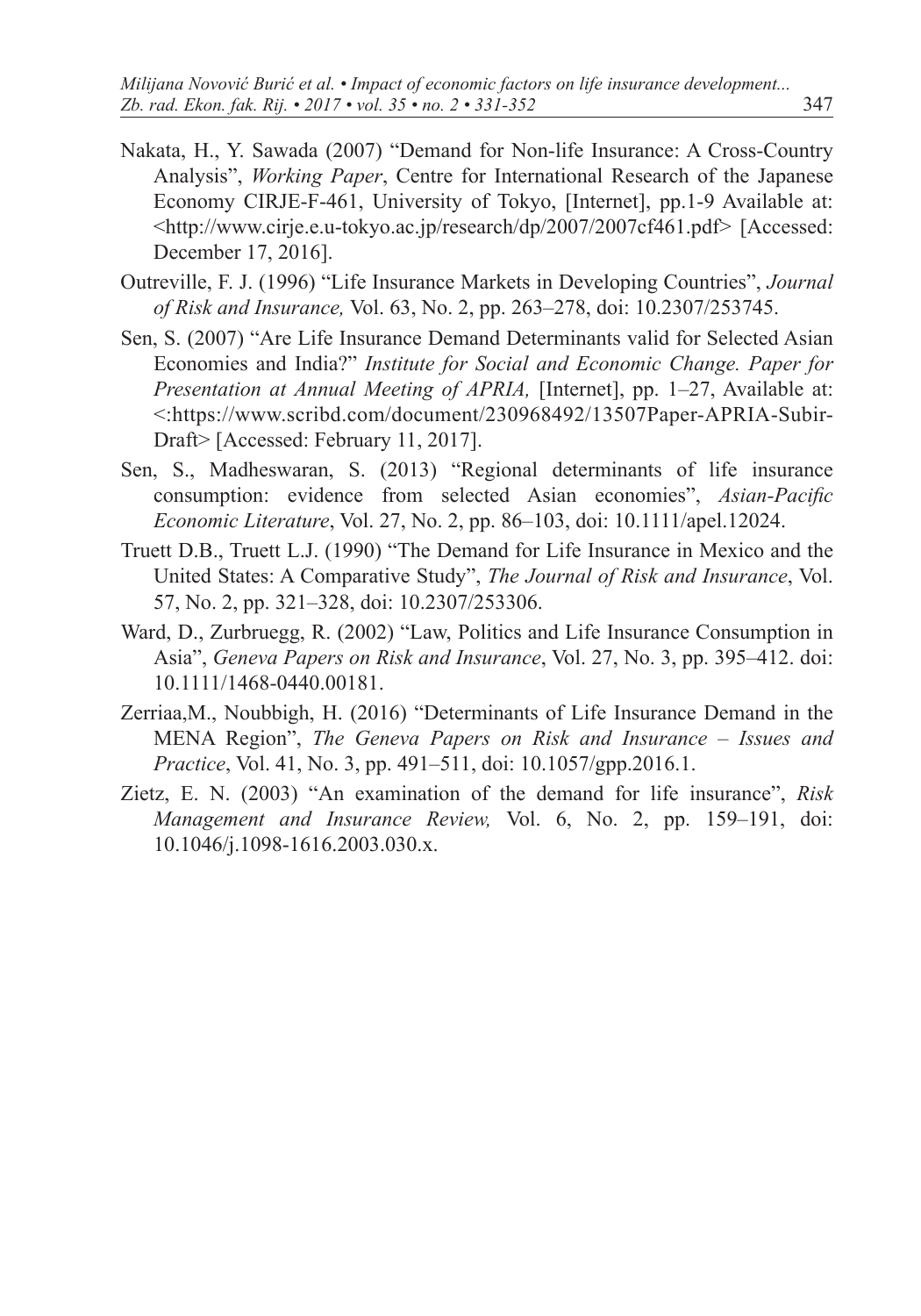## Utjecaj ekonomskih čimbenika na razvoj životnog osiguranja u zemljama Zapadnog Balkana

Milijana Novović Burić<sup>1</sup>, Julija Cerović Smolović<sup>2</sup>, Milena Lipovina Božović<sup>3</sup>, *Ana Lalević Filipović4*

#### *Sažetak*

*Tržište životnog osiguranja u zemljama Zapadnog Balkana nije dovoljno razvijeno u usporedbi s drugim europskim zemljama, ali u posljednjih desetak godina ostvaruje umjereni rast i to pod utjecajem raznih čimbenika, prije svega ekonomskih, a zatim demografskih, političkih i drugih. Cilj rada je analizirati i ukazati na najvažnije ekonomske čimbenike koji imaju značajan utjecaj na kupnju proizvoda životnog osiguranja. Da bi se dokazala hipoteza postavljena u radu, primjenjuje se model panel analiza podataka kako bi se ispitao utjecaj BDP-a, stope nezaposlenosti, plaće i kamatne stope na ukupne premije životnog osiguranja u zapadnom Balkanu u razdoblju od 2005. do 2015. godine. Rezultati analize potvrđuju da navedeni ekonomski čimbenici uglavnom utječu na ukupnu premiju životnog osiguranja u zemljama zapadnog Balkana. BDP i plaće imaju značajan i pozitivan utjecaj na potražnju za životnim osiguranjem, dok je utjecaj stope nezaposlenosti i kamatne stope negativan.*

*Ključne riječi: tržište životnog osiguranja, ekonomski čimbenici, premija osiguranja, model panel analize, Zapadni Balkan*

*JEL klasifikacija: G22, C23, O52,O11* 

<sup>1</sup> *Docentica, Sveučilište u Crnoj Gori, Ekonomski fakultet, Jovana Tomaševića 37, 81 000 Podgorica. Znanstveni interes: financije, osiguranja, računovodstvo. Tel.: +382 20 241 138. Fax: +382 20 244 588. E-mail: mnovovic@ac.me.*

<sup>2</sup> *Asistentica, Sveučilište u Crnoj Gori, Ekonomski fakultet, Jovana Tomaševića 37, 81 000 Podgorica. Znanstveni interes: financije, statistika, matematika. Tel.: +382 20 241 138. Fax: +382 20 244 588. E-mail: [julija@ac.me](mailto:julija@ac.me).*

<sup>3</sup> *Asistentica, Sveučilište u Crnoj Gori, Ekonomski fakultet, Jovana Tomaševića 37, 81 000 Podgorica. Znanstveni interes: makroekonomija, statistika, matematika. Tel.: +382 20 241 138. Fax: +382 20 244 588. E-mail: m[lipovina.bozovic@googlemail.com](mailto:mlipovina.bozovic@googlemail.com).*

<sup>4</sup> *Izvanredna profesorica, Sveučilište u Crnoj Gori, Ekonomski fakultet, Jovana Tomaševića 37, 81 000 Podgorica. Znanstveni interes: računovodstvo, financije .Tel.: +382 20 241 138. Fax: +382 20 244 588. E-mail: savana@t-com.me (osoba za kontakt).*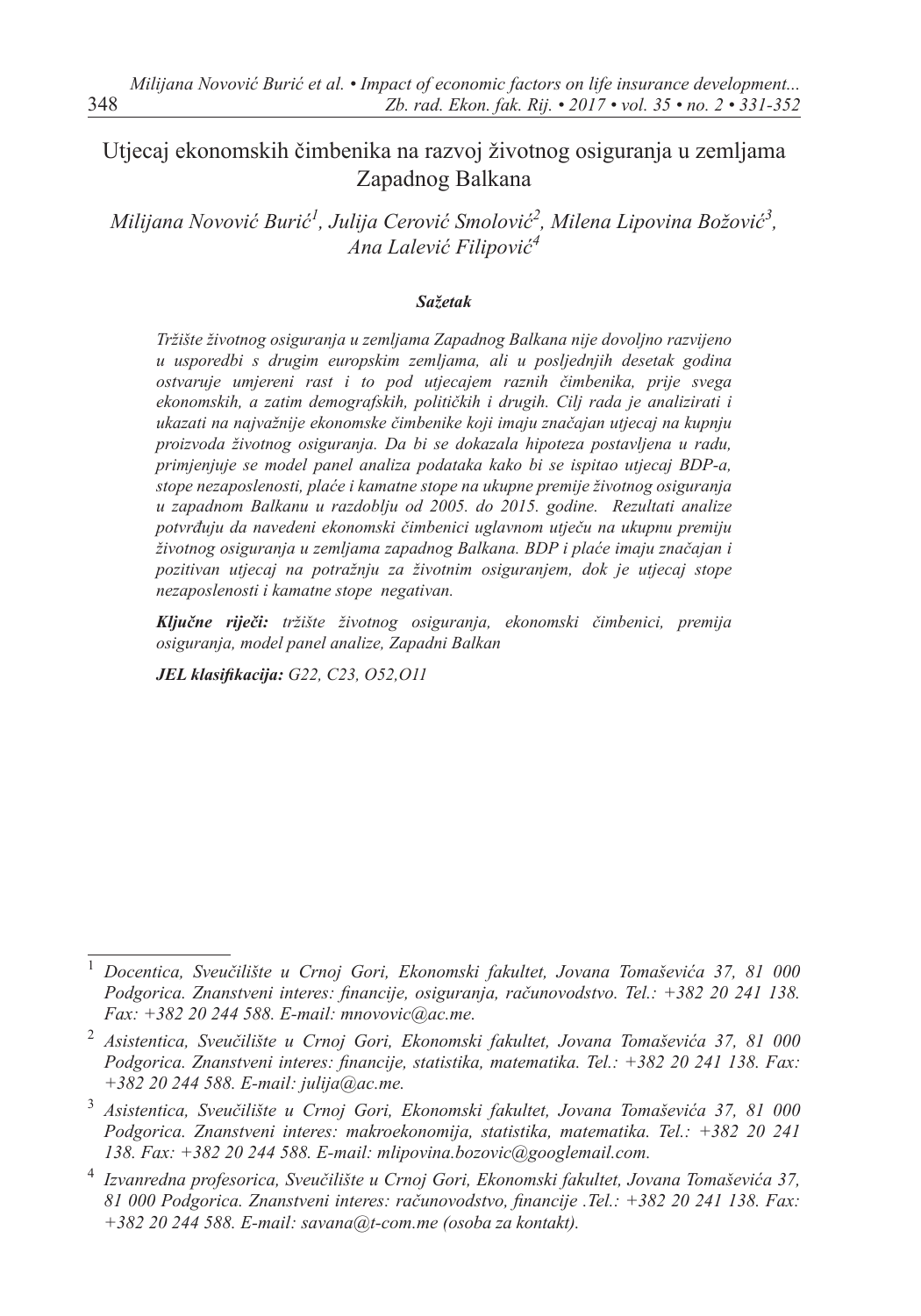# **Appendices**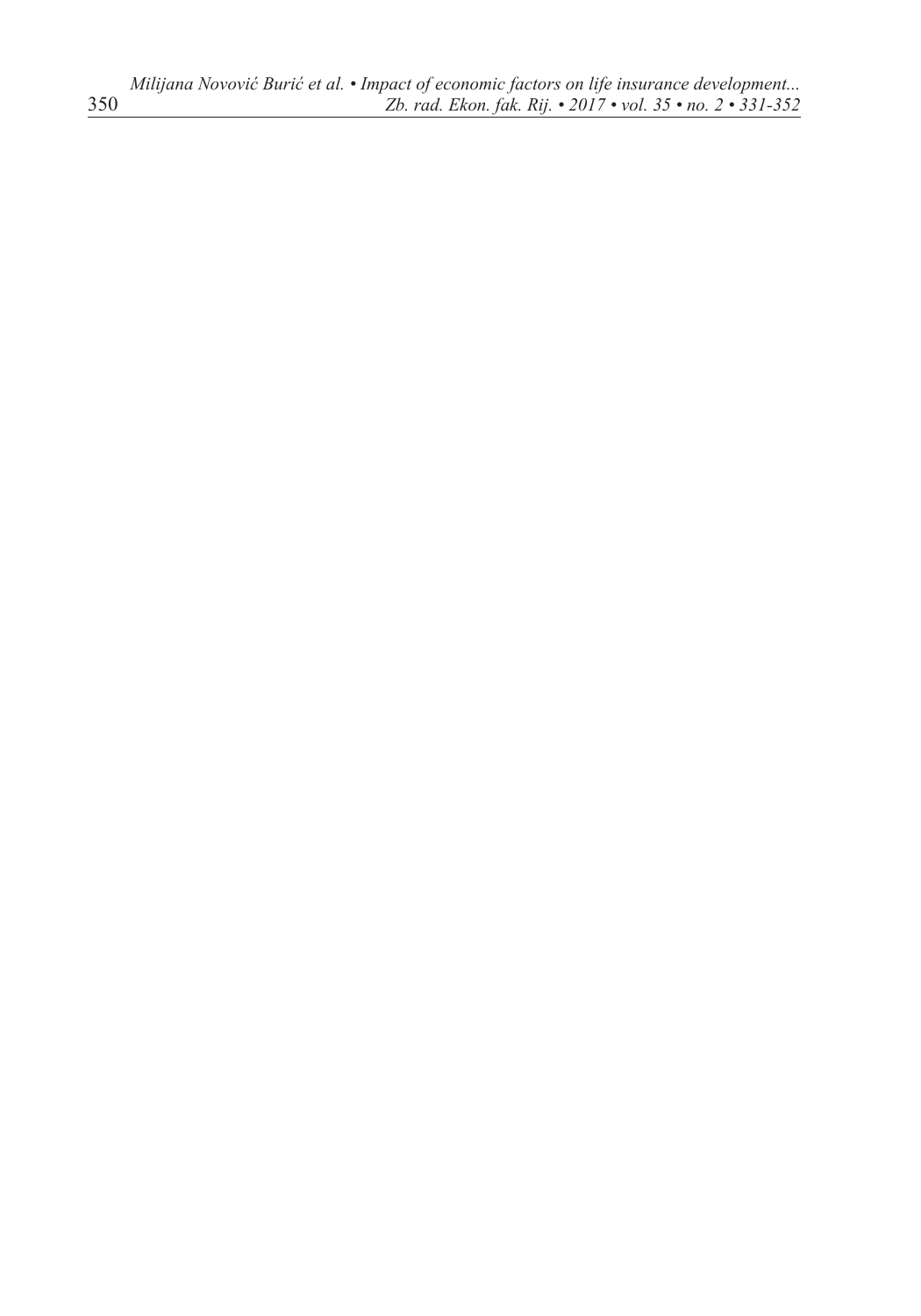|           |                                 |                                                                         |                                                       |                                                                            |                                 | Table A1: Indicators of life insurance markets in Montenegro, Croatia and Serbia |                                                       |                                                                             |                                 |                                         |                                                       |                                                                            |
|-----------|---------------------------------|-------------------------------------------------------------------------|-------------------------------------------------------|----------------------------------------------------------------------------|---------------------------------|----------------------------------------------------------------------------------|-------------------------------------------------------|-----------------------------------------------------------------------------|---------------------------------|-----------------------------------------|-------------------------------------------------------|----------------------------------------------------------------------------|
| Countries |                                 |                                                                         | Montenegro                                            |                                                                            |                                 | Croatia                                                                          |                                                       |                                                                             |                                 | Serbia                                  |                                                       |                                                                            |
| Year      | premium<br>in mil $\in$<br>Life | penetration<br>$\begin{pmatrix} 0/6 \end{pmatrix}$<br>insurance<br>Life | insurance<br>density in<br>Life<br>$\mathfrak{u} \in$ | The share<br>insurance<br>portfolio<br>in total<br>oflife<br>$\frac{6}{6}$ | premium<br>in mil $\in$<br>Life | penetration<br>insurance<br>Life<br>$(\%)$                                       | density in<br>insurance<br>Life<br>$\mathfrak{u} \in$ | The share<br>insurance<br>portfolio<br>in total<br>of life<br>$\frac{5}{6}$ | premium<br>in mil $\in$<br>Life | penetration<br>insurance<br>Life<br>(%) | insurance<br>density in<br>Life<br>$\mathfrak{u} \in$ | The share<br>insurance<br>portfolio<br>in total<br>oflife<br>$\frac{6}{6}$ |
| 2005      | 0.82                            | 0.05                                                                    | 1.32                                                  | 2.60                                                                       | 257.00                          | 0.70                                                                             | 58.41                                                 | 25.80                                                                       | 38.59                           | 0.18                                    | 5.07                                                  | 00 <sub>6</sub>                                                            |
| 2006      | 1.83                            | 0.08                                                                    | 2.95                                                  | 4.62                                                                       | 296.00                          | 0.73                                                                             | 67.27                                                 | 26.30                                                                       | 47.97                           | 0.20                                    | 6.31                                                  | 10.00                                                                      |
| 2007      | 5.91                            | 0.21                                                                    | 9.52                                                  | 11.58                                                                      | 339.00                          | 0.77                                                                             | 77.05                                                 | 27.30                                                                       | 62.33                           | 0.21                                    | 8.15                                                  | $11.00$                                                                    |
| 2008      | 7.25                            | 0.22                                                                    | 11.68                                                 | 11.96                                                                      | 346.00                          | 0.72                                                                             | 78.64                                                 | 26.30                                                                       | 71.61                           | 0.21                                    | 9.42                                                  | 12.20                                                                      |
| 2009      | 8.09                            | 0.27                                                                    | 12.87                                                 | 12.33                                                                      | 341.00                          | 0.75                                                                             | 77.46                                                 | 26.40                                                                       | 83.89                           | 0.27                                    | 11.04                                                 | 14.70                                                                      |
| 2010      | 8.37                            | 0.27                                                                    | 13.38                                                 | 13.45                                                                      | 333.00                          | 0.74                                                                             | 75.68                                                 | 26.60                                                                       | 90.78                           | 0.30                                    | 11.94                                                 | 16.55                                                                      |
| 2011      | 9.05                            | 0.27                                                                    | 14.48                                                 | 14.00                                                                      | 323.00                          | 0.72                                                                             | 76.80                                                 | 26.60                                                                       | 98.02                           | 0.29                                    | 13.61                                                 | 17.40                                                                      |
| 2012      | 9.47                            | 0.29                                                                    | 15.28                                                 | 14.12                                                                      | 326.00                          | 0.74                                                                             | 77.53                                                 | 27.20                                                                       | 104.80                          | 0.33                                    | 14.56                                                 | 19.30                                                                      |
| 2013      | 10.87                           | 0.33                                                                    | 17.54                                                 | 14.94                                                                      | 333.00                          | 0.78                                                                             | 79.23                                                 | 28.00                                                                       | 124.32                          | 0.36                                    | 17.27                                                 | 19.40                                                                      |
| 2014      | 12.55                           | 0.37                                                                    | 20.19                                                 | 17.34                                                                      | 346.00                          | 0.80                                                                             | 82.38                                                 | 30.80                                                                       | 136.46                          | 0.41                                    | 18.95                                                 | 20.40                                                                      |
| 2015      | 12.90                           | 0.36                                                                    | 20.81                                                 | 16.78                                                                      | 386.50                          | 0.88                                                                             | 91.00                                                 | 33.63                                                                       | 160.38                          | 0.48                                    | 22.28                                                 | 23.94                                                                      |
|           | Sources: National Bank of S     |                                                                         |                                                       |                                                                            |                                 | erbia, Croatian Insurance Bureau, Insurance Supervisory Agency of Montenegro     |                                                       |                                                                             |                                 |                                         |                                                       |                                                                            |

Table A1: Indicators of life insurance markets in Montenegro, Croatia and Serbia

*Milijana Novović Burić et al. • Impact of economic factors on life insurance development... Zb. rad. Ekon. fak. Rij. • 2017 • vol. 35 • no. 2 • 331-352* 351